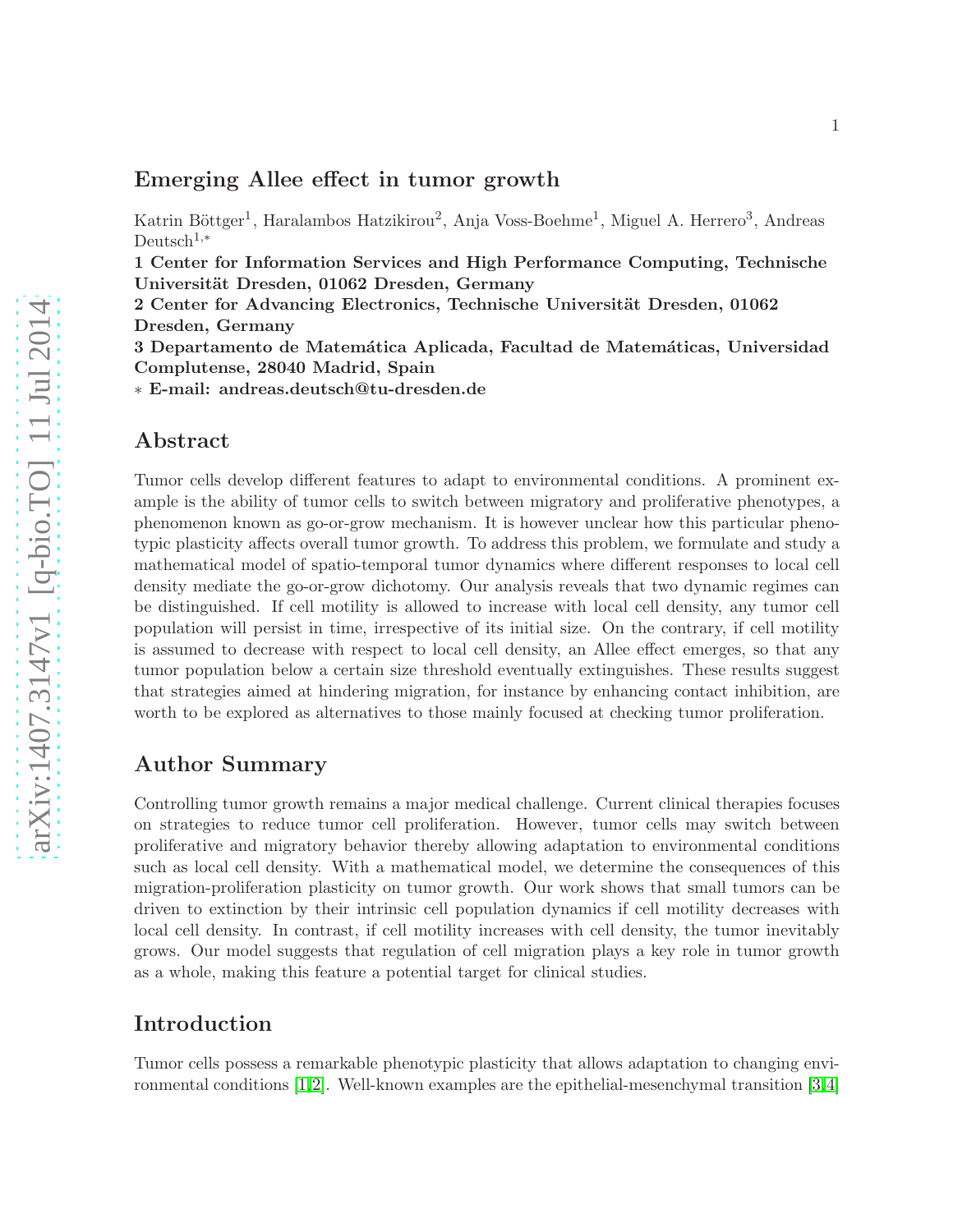and the shift from ATP generation through oxidative phosphorylation to an anaerobic, glycolytic metabolism, often referred to as the Warburg effect [\[5\]](#page-8-4). A further example is phenotypic plasticity with respect to cell proliferation and migration [\[6\]](#page-8-5), a phenomenon known as go-or-grow mechanism. Such a migration-proliferation dichotomy has been observed for non-transformed cells  $[7, 8]$  $[7, 8]$  as well as in the course of tumor development  $[9-12]$  $[9-12]$ . The precise molecular mechanisms underlying this dichotomy remain poorly understood. However, it has been suggested that the switch between migrating and proliferative phenotypes is dependent on the cells' microenvironment such as growth factor gradients [\[7\]](#page-8-6), properties of the extracellular matrix [\[13\]](#page-8-10) or altered energy availability [\[14\]](#page-9-0). In this context, several mathematical models have shown that the migration-proliferation plasticity has a major impact on tumor spread [\[15](#page-9-1)[–20\]](#page-9-2). It turns out that local cell density, which is known to be correlated with the gradient of nutrients, secreted factors, oxygen or toxic metabolites [\[21,](#page-9-3) [22\]](#page-9-4), is a core factor for analyzing the dependence of the switch on tumor microenvironment. However, while the consequences of density-dependent migration-proliferation plasticity on tumor spread have been explored already, potential effects of this plasticity type on tumor growth and persistence have not been investigated so far.

Here, we predict unexpected consequences of phenotypic plasticity between migratory and proliferative phenotypes for tumor growth with the help of mathematical modeling. Mathematical models have proven successful for analyzing various aspects of tumor dynamics, see for example [\[23–](#page-9-5)[25\]](#page-9-6). We develop a cellular automaton model which incorporates the microenvironmental effect by a local cell density dependence of the phenotypic switch. Model analysis reveals that two dynamically different regimes can be distinguished. If cell motility increases with local cell density, even a small initial tumor population will always grow. This regime can be associated to a biological situation where contact inhibition of cell migration (CIM) is downregulated. On the contrary, if cell motility decreases with local cell density, which is the case if CIM is present, tumor colonies which are small enough can be driven to extinction by the intrinsic cell population dynamics. We unveil that this behavior is a consequence of negative growth rates emerging at low densities, a phenomenon called Allee effect in ecology [\[26\]](#page-9-7). Hence, the control of cell migration behavior has direct consequences not only for tumor dissemination, but also for intrinsic tumor growth, a fact that might open a window for new therapeutic approaches. In fact, our work predicts that tumors displaying this type of plasticity can potentially be driven to extinction if contact inhibition of migration is externally enhanced. However, loss of such type of inhibition will invariably lead to tumor persistence.

# Materials and Methods

### Model definition

We develop a stochastic, spatio-temporal cell-based model to study the effects of densitydependent phenotypic plasticity. In this way we account for single cell behavior that depends on the local, spatial microenvironment and for microscopic fluctuations which reflect cellular and microenvironmental heterogeneity. To do that, a discrete model, namely a lattice-gas cellular automaton (LGCA) is defined. LGCA models are well-suited to model cell-cell interaction and cell migration [\[27–](#page-9-8)[29\]](#page-10-0).

The LGCA algorithm is described on a discrete d-dimensional regular lattice  $\mathcal L$  with periodic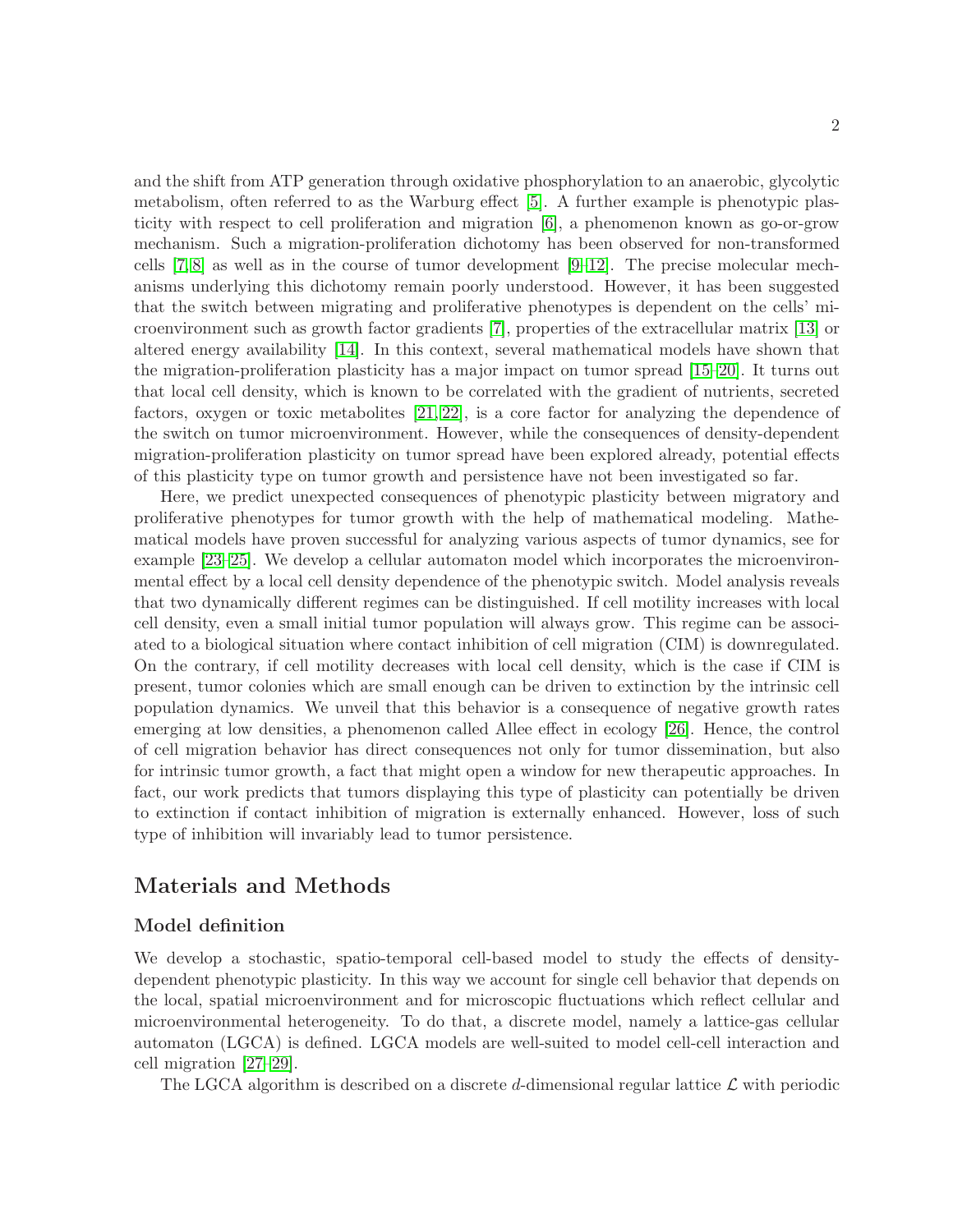boundary conditions. Each lattice node  $\bf{r}$  is connected to its b nearest neighbors by unit vectors  $c_i$ ,  $i = 1, ..., b$ , called velocity channels. The total number of channels per node is defined by  $K \geq b$ , where  $K - b$  is an arbitrary number of channels with zero velocity, called rest channels. Each channel can be occupied by at most one cell at a time. We consider a tumor population of two mutually exclusive cell phenotypes, moving  $(m)$  and resting  $(r)$ . Moving cells reside on the velocity channels, indexed by  $i = 1, ..., b$ , while resting cells are located within the rest channels, indexed by  $i = b+1, ..., K$ , of the lattice. The total number of cells at time k and node r is given by  $n(\mathbf{r}, k) = n_m(\mathbf{r}, k) + n_r(\mathbf{r}, k)$ , where  $n_m$  and  $n_r$  denote the moving and resting cell numbers, respectively. The parameter  $K$  is a local cell number bound. This constraint is imposed since the maximal cell number in a given volume is limited in a biological tissue.

The time evolution of our model is defined by the following rules:

- (R1) cells of both phenotypes undergo apoptosis with probability  $r_d$ ,
- $(R2)$  resting cells proliferate with probability  $r_b$  unless all rest channels are occupied,
- (R3) cells change their phenotype with probability  $r_s$  resp.  $1 r_s$  depending on the local node density,
- (R4) moving cells perform independent random walks.

In the LGCA, rules (R1)-(R4) are realized by applying three operators: A cell reactions operator changes the local cell numbers  $n_r$ ,  $n_m$  on each node according to (R1)-(R3). A reorientation operator randomly shuffles the configuration within the velocity channels at each node. By applying a propagation operator, moving cells are shifted one lattice unit in directions determined by their velocities. Both reorientation and propagation steps define cell movement, (R4). At each discrete time point k, the composition of the three operators is applied independently at every node on the lattice to compute the configuration at time  $k + 1$ , see Fig. [1\(](#page-24-0)a)-(b) and SI.

We hypothesize that the phenotypic switch between proliferative and migratory cell behavior depends on the local cell density. We do not aim to reproduce the switch process in all intracellular detail. Rather we decide on simple cell-based mechanisms to provide a basic understanding of the underlying dynamics. In particular, we assume that the dependence on the cell density is monotonous. Then, two complementary types of plasticity can be distinguished: attraction towards or repulsion from highly populated areas. In the attraction case, cell motility decreases with local cell density, so that proliferation is favored in densely populated areas. In the repulsion case, cells tend to escape from highly populated regions, that is cell motility increases with local cell density, and proliferation is favored in sparsely populated areas. The switch probability  $r_s(\varrho)$  (respectively  $1 - r_s(\varrho)$ ) that a moving cell becomes resting (or a resting cell becomes moving) is modeled as a sigmoidal shaped function  $r_s : [0, 1] \rightarrow (0, 1)$  that depends on the cell density  $\rho = n/K$  at the given node and two parameters  $\kappa \in \mathbf{R}$  and  $\theta \in (0,1),$ 

<span id="page-2-0"></span>
$$
r_s(\varrho) = \frac{1}{2}(1 + \tanh(\kappa(\varrho - \theta))), \quad \varrho \in [0, 1].
$$
 (1)

The absolute value of  $\kappa$  specifies the intensity of the switch' density dependence while its sign determines whether the attraction case ( $\kappa > 0$ ) or the repulsion case ( $\kappa < 0$ ) is given. The parameter  $\theta$  defines the critical cell density value at which the probabilities to switch from resting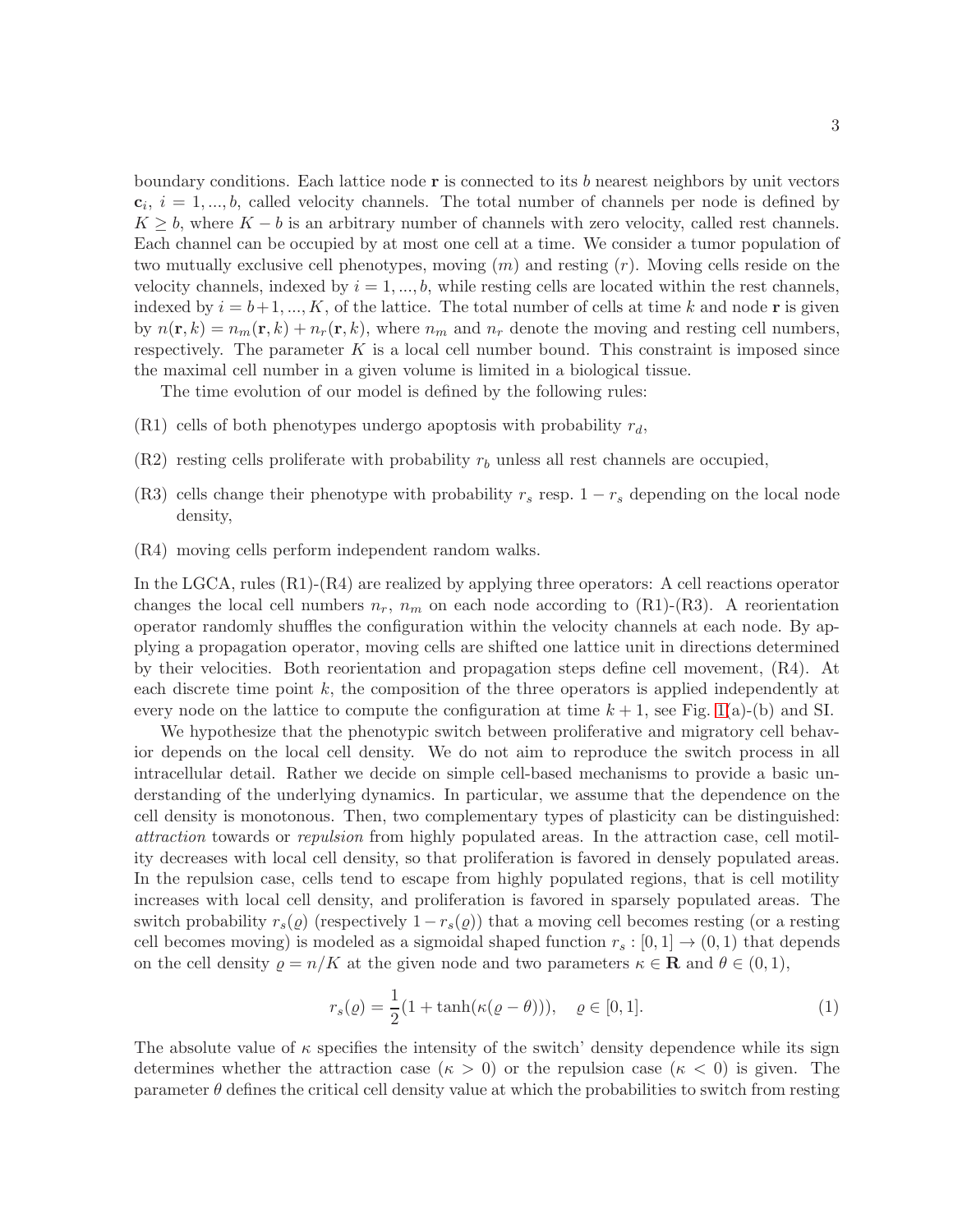to moving and vice versa are equal. It determines the position of the switch, that is the density values with highest impact. We remark that the switch mechanisms are similar to those proposed in other studies on the density-dependent migration and proliferation dichotomy [\[15,](#page-9-1)[19\]](#page-9-9). A plot of the switching probabilities  $(1)$  is given in Fig. 1 $(c)-(d)$ .

### Model analysis

We simulate the LGCA model on a two-dimensional lattice. We explore the effect of the switch intensity  $\kappa$  and the switch position  $\theta$  on the persistence of an invasive tumor population. To this end, we investigate the total population growth rates in the  $(\kappa, \theta)$ -parameter space and identify the parameter regimes for population survival and extinction. Proliferation and death probabilities are chosen such that  $0 < r_d \ll r_b \ll 1$ . Simulations are performed on a square lattice with  $10<sup>4</sup>$  nodes. The initial model condition reflects a biological situation where the tumor is small and spatially constrained. At the initial time a fixed number of moving and resting cells per node is placed in a predefined radius from the lattice center. The initial cell density is varied by changing the percentage of occupied nodes within this radius.

## Results

#### Emergent population growth dynamics

Figure [2](#page-12-0) gives an overview of the observed cell population dynamics. In the repulsive case  $(\kappa < 0)$ , the population always persists, independently of the initial population density. In the attraction case  $(\kappa > 0)$ , either survival or extinction may be observed, where the particular behavior is dependent on the specific values of  $\kappa$  and  $\theta$ .

Further, we investigate the survival of low density populations in the transition region between both regimes ( $\kappa \approx 0$ ). For a wide range of different initial population densities, we record the frequency of extinction events in each case. Sufficiently long simulation runs are performed to ensure that survival, when observed, is not a transient dynamical behavior. The results depicted in Fig. [3\(](#page-13-0)a) show that the smaller the initial population density the higher the probability of population extinction. Above a critical initial population density, the population always survives. Additionally, we record the population size distributions after a number of time steps for different initial cell densities, see Fig. [3\(](#page-13-0)b). One observes that low-density initial populations in the critical regime show bimodal stationary size distribution, indicating the possibility of either population extinction or persistence.

The observed population behavior can be understood intuitively by considering the feedback mechanisms on cell behavior (proliferative or migratory) for the different types of phenotypic plasticity (attractive or repulsive). In the repulsion case ( $\kappa < 0$ ), increasing local cell density has a negative feedback on proliferation. In a sparsely populated environment, cells are predominantly resting. Cell replication leads to an increase in local cell density which in turn triggers the switch to a migratory phenotype. Migration of cells decreases local cell density which again triggers the switch towards the resting cell phenotype. As a consequence, proliferation and migration phases alternate, and the population always persists. In the attraction case  $(\kappa > 0)$ , increasing local cell density has a positive feedback on proliferation. Accordingly,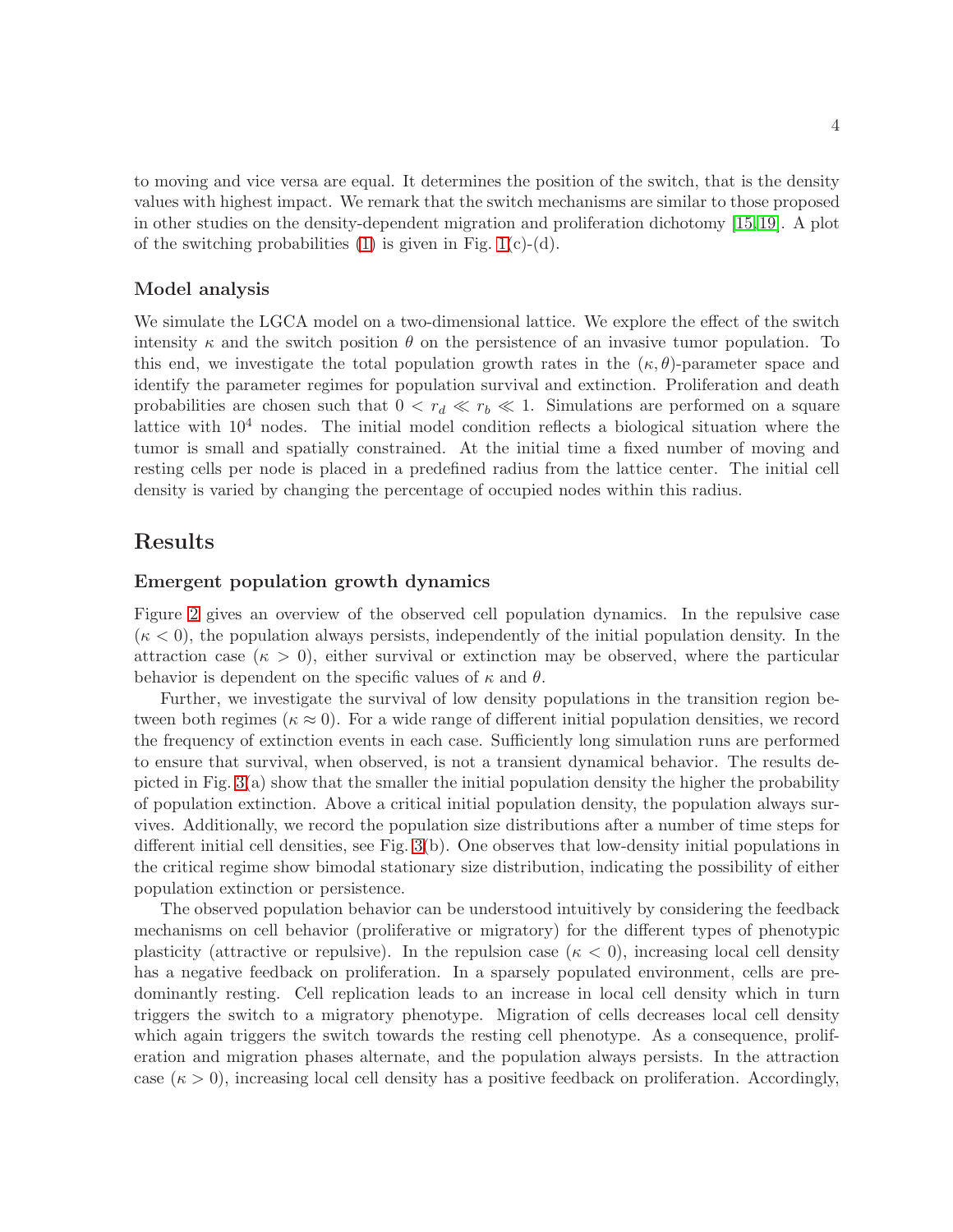cell proliferation leads to increased cell density which implies further proliferation. On the other hand, migration of cells locally decreases cell density that leads to more migratory cells. If the portion of resting cells in sparse environment is large enough, cell replication domains cell death. Thus, the positive feedback on proliferation might result in population growth. However, if cells in sparse environment almost exclusively migrate, they eventually die by apoptosis. Thus, the result is population *extinction*.

#### Phenotypic plasticity determines the existence of an extinction threshold

The intuitive picture just described is supported by a mean-field theory. To this end, we derive a mean-field description of the cell-based model which was set up above. It allows us to analytically investigate the existence of an extinction threshold. The LGCA model is composed of a birth-death process describing the single-node cell reactions and a cell-movement process which describes the exchange of cells between neighboring nodes. Therefore, we derive mean-field approximations for each process separately first and then combine the resulting descriptions into a partial differential equation for the whole tumor growth process. We demonstrate that these descriptions allow to explain the behaviors observed in the simulation study and that they give additionally insight into the mechanisms of tumor persistence.

If cell migration is neglected in the LGCA dynamics, the deterministic net changes occurring in the cell density of a given node between two consecutive times  $k$  and  $k + 1$  are given by cell reactions only. Scaling time and transition rates appropriately such that the microscopic time k corresponds to the macroscopic time  $t = \tau k$ ,  $\tau \ll 1$ , one obtains two ordinary differential equations for the migratory and proliferative cell density, respectively. However, such system is hard to analyze analytically because of non-linearities which arise from the phenotypic switching. In order to facilitate analytical treatment, like bifurcation analysis, we assume that the switch dynamics is much faster than cell proliferation and death. In that case, we consider the system to be in equilibrium with respect to the switching. Hence, for low cell density, the fractions of cells that are in the resting and moving compartments are given by  $r_s(\rho)$  and  $1 - r_s(\rho)$ , respectively (see SI). The overall macroscopic growth term of the LGCA model can then be approximated by

<span id="page-4-0"></span>
$$
F(\rho) = R_b r_s(\rho) \rho (1 - \rho) - R_d \rho, \qquad (2)
$$

with  $\rho := \rho_m + \rho_r$ , where  $\rho_m$  and  $\rho_r$  is the mean cell density of moving and resting cells, respectively, at a given position. The parameters  $R_b$  and  $R_d$  relate the models' proliferation and death parameter,  $r_b$  and  $r_d$ , to the corresponding real time step length  $\tau$ . If the average cell cycle time of a cell is given by  $T_b$  and the average life time of a cell by  $T_d$ , then  $R_b = 1/T_b \approx r_b/\tau$ and  $R_d = 1/T_d \approx r_d/\tau$  (see SI).

Stability analysis of the macroscopic net growth term  $F(\rho)$  shows that the behavior depends mainly on the type of phenotypic plasticity, attractive  $(\kappa > 0)$  or repulsive  $(\kappa < 0)$  (see SI). More precisely, one finds that there are essentially two regimes, a monostable one for  $\kappa < 0$  and those values of  $\kappa > 0$  for which  $r_s(\rho) r_b > r_d$  for small density values  $\rho$ , and a bistable one for  $\kappa > 0$  and

<span id="page-4-1"></span>
$$
r_s(\varrho)r_b < r_d. \tag{3}
$$

In the monostable regime, the cell density stabilizes at high density values where the exact location of the stable state is determined by the logistic growth restriction. In the bistable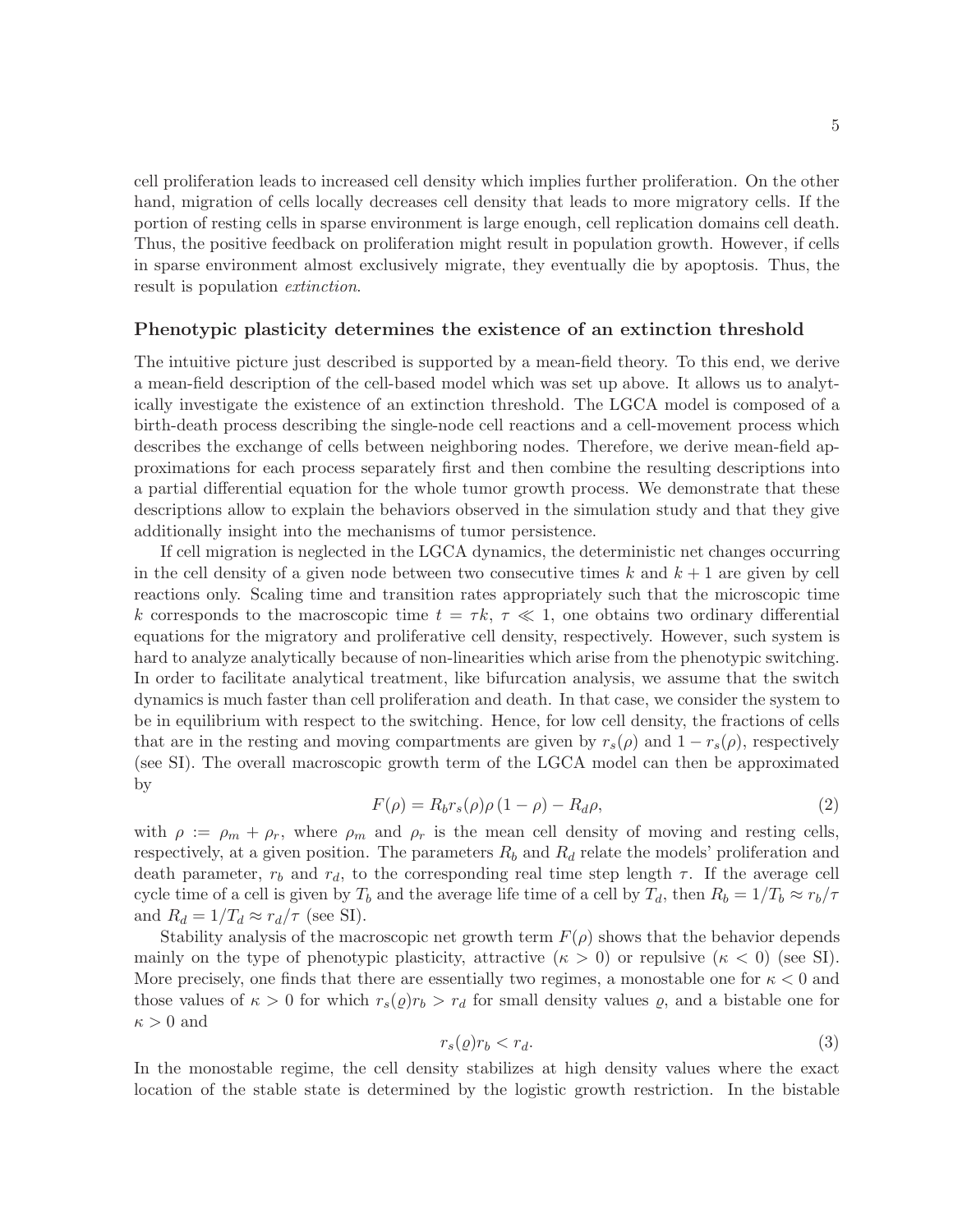regime, the extinction state is stable, additionally to the stable high-density state that is due to the logistic growth restriction. The critical region where  $\kappa > 0$  and  $r_s(\rho) r_b = r_d$  for small density values  $\rho$  is depicted in Fig. [2](#page-12-0) for  $\rho = 0.25$ . It shows good agreement with the simulation results. The stability of the extinction state in the bistable regime is due to the fact that the per capita growth rate  $F(\rho)/\rho$  is negative for small density values, see Fig. [4.](#page-13-1) Such negative density-dependence is termed Allee effect in the ecology literature and has been attributed strong impact on population persistence and invasion properties [\[30\]](#page-10-1). Here, the Allee effect emerges as a consequence of the phenotypic plasticity with respect to migratory and proliferative tumor phenotypes.

### Phenotypic plasticity leads to density-dependent migration

The mean-field approximation for the LGCA cell movement process, detailed in SI, is also derived under the assumption that the switch dynamics are much faster than cell proliferation and death. Since then, for low cell densities, a density-dependent portion  $r_s(\rho)$  of cells is in the resting state, the diffusion coefficient turns out to be density-dependent. The LGCA migration process is isotropic with respect to the principal lattice direction. Along any direction, the diffusion equation for the mean-field cell migration in the macroscopic limit is given by

$$
\partial_t \rho = \partial_x \left( D(\rho) \partial_x \rho \right), \quad t \ge 0. \tag{4}
$$

where the diffusion coefficient satisfies

<span id="page-5-0"></span>
$$
D(\rho) = D\left(\frac{1 - r_s(0)}{2} - r_s'(0)\rho - \frac{3}{2}r_s''(0)\rho^2\right), \quad \rho \ll 1,
$$
\n(5)

with D being the diffusive scaling constant that is related to the single cell motility.

Combining the mean-field descriptions for the cell reactions and the cell migration processes, we obtain a single partial differential equation (PDE),

<span id="page-5-1"></span>
$$
\partial_t \rho = \partial_x \left( D(\rho) \partial_x \rho \right) + F(\rho). \tag{6}
$$

where the macroscopic growth term is given in [\(2\)](#page-4-0) and the density-dependent diffusion coefficient is given in [\(5\)](#page-5-0).

Analysis of [\(6\)](#page-5-1) with respect to the existence and speed of traveling wave solutions allows to characterize the tumor cell population dispersal that results from the phenotypic plasticity between proliferative and migratory phenotypes. The findings depend most notably on the stability behavior of the reaction term which in turn is a result of the presence (bistable reaction term) or absence (monostable reaction term) of the Allee effect. The dynamics of a simplified, semilinear version of [\(6\)](#page-5-1) where the diffusion coefficient  $D(\rho)$  is constant has been studied both for monostable and the bistable reaction terms [\[35\]](#page-10-2). In particular, it was shown that such a semilinear equation admits front travelling waves of the form  $u(x,t) = U(x - ct) = U(z)$  with  $U(z) = 1$  as  $z \to -\infty$  and  $U(z) = 0$  as  $z \to +\infty$  for some wave speed c. In the bistable case, the wave speed is uniquely determined and can be positive or negative, depending on the precise form of  $F(\rho)$ . In contrast, in the monostable case, infinitely many (only positive) wave speeds are possible, all of which should satisfy an explicit lower bound [\[31,](#page-10-3)[32\]](#page-10-4). A related fact is that in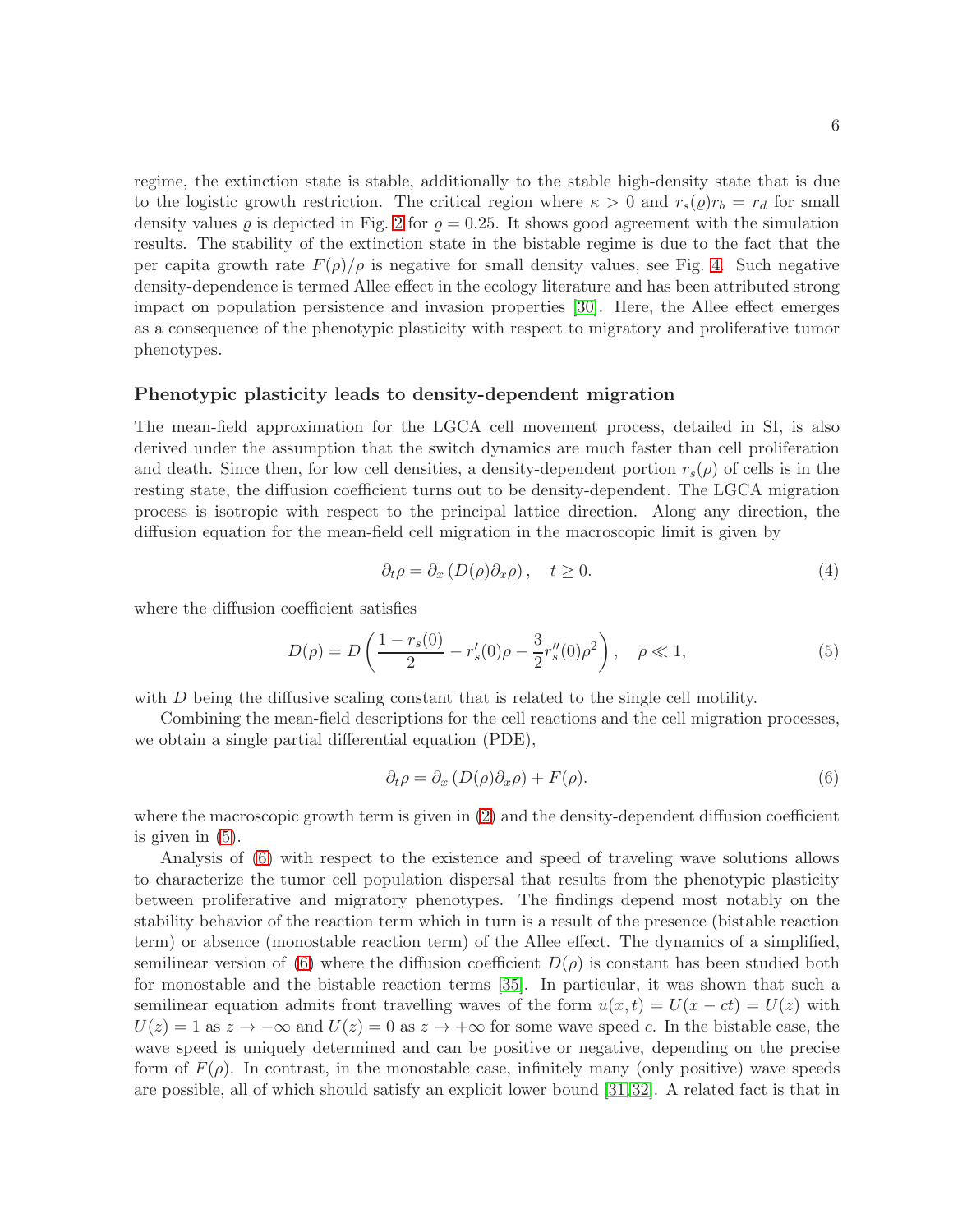the monostable case invasion cannot be stopped once it starts [\[33,](#page-10-5)[34\]](#page-10-6), whereas sufficiently small initial populations may eventually become extinct in the bistable case [\[36\]](#page-10-7). The full equation [\(6\)](#page-5-1) where the diffusion coefficient depends on the cell density cannot be analytically treated yet.

### **Discussion**

To study the effect of plasticity between migratory and proliferative behaviors on tumor growth, we developed a cellular automaton model. The trigger for the phenotypic switch was assumed to depend on the microenvironment, in particular the local cell density. We found that this migration-proliferation plasticity has dramatic consequences for tumor growth. In more detail, two parameter regions with respect to the migratory cell behavior can be distinguished where fundamentally different tumor growth dynamics at the tissue scale are observed. In one case, called repulsive regime here, the tumor cell population will inevitably grow. In the other case, called attractive regime, we identified parameter regions, where sufficiently small tumors die out and tumor growth is only observed if the tumor size is above a certain threshold. We revealed that the extinction behavior is a consequence of the negative net cell growth rate at low cell densities, a phenomenon known as Allee effect in ecology.

The Allee effect emerges from the specific regulation of the migration-proliferation plasticity at the cellular scale and has not been assumed a priori. It has been overlooked so far in the context of tumor growth and persistence. Since the Allee effect has been shown in ecology to change optimal control decisions, costs of control and the estimation of the risk posed by potentially invasive species [\[30\]](#page-10-1), we believe it to be critical for tumor growth control as well. The Allee effect observed here is actually stochastic, displayed by the discrete cellular automaton model. This means that it is not an artifact arising from the mean-field approximation where stochastic effects are averaged out. It reflects stochastic fluctuations which may be dominant for populations not too large, as it is the case for an early-stage tumor.

It can be expected from ecological studies that the Allee effect has also implications for tumor spread. Here, we derived a mean-field description for the tumor cell density which is given by a reaction-diffusion equation with density-dependent diffusion coefficient and a potentially bistable reaction term. It will serve as a basis to investigate the resulting spreading behavior. Existing theoretical results, for example in [\[37\]](#page-10-8), indicate that equation [\(6\)](#page-5-1) has a very rich behavior. In contrast to related reaction-diffusion systems with constant diffusion coefficient, which would apply to a non-density-dependent switch, standing waves and oscillatory front solutions can be expected for equation [\(6\)](#page-5-1) besides monotonic traveling wave front solutions. The numerical study of a model similar to equation [\(6\)](#page-5-1) with bistable growth term shows that the inclusion of dispersal effects can lead to different propagation speeds dependent on the initial cell densities in the simulations [\[38\]](#page-10-9). Thus, we speculate that the Allee effect significantly affects tumor dissemination.

The microenvironmental influence on the phenotypic switch between moving and proliferative cell behaviors is incorporated in our model through a local cell density dependence. This is a plausible assumption since further potential environmental influences such as nutrient and oxygen supply, molecular signal gradients or other cell-cell interactions are mediated through and correlate with the local cell density. Therefore, we expect that our model reveals key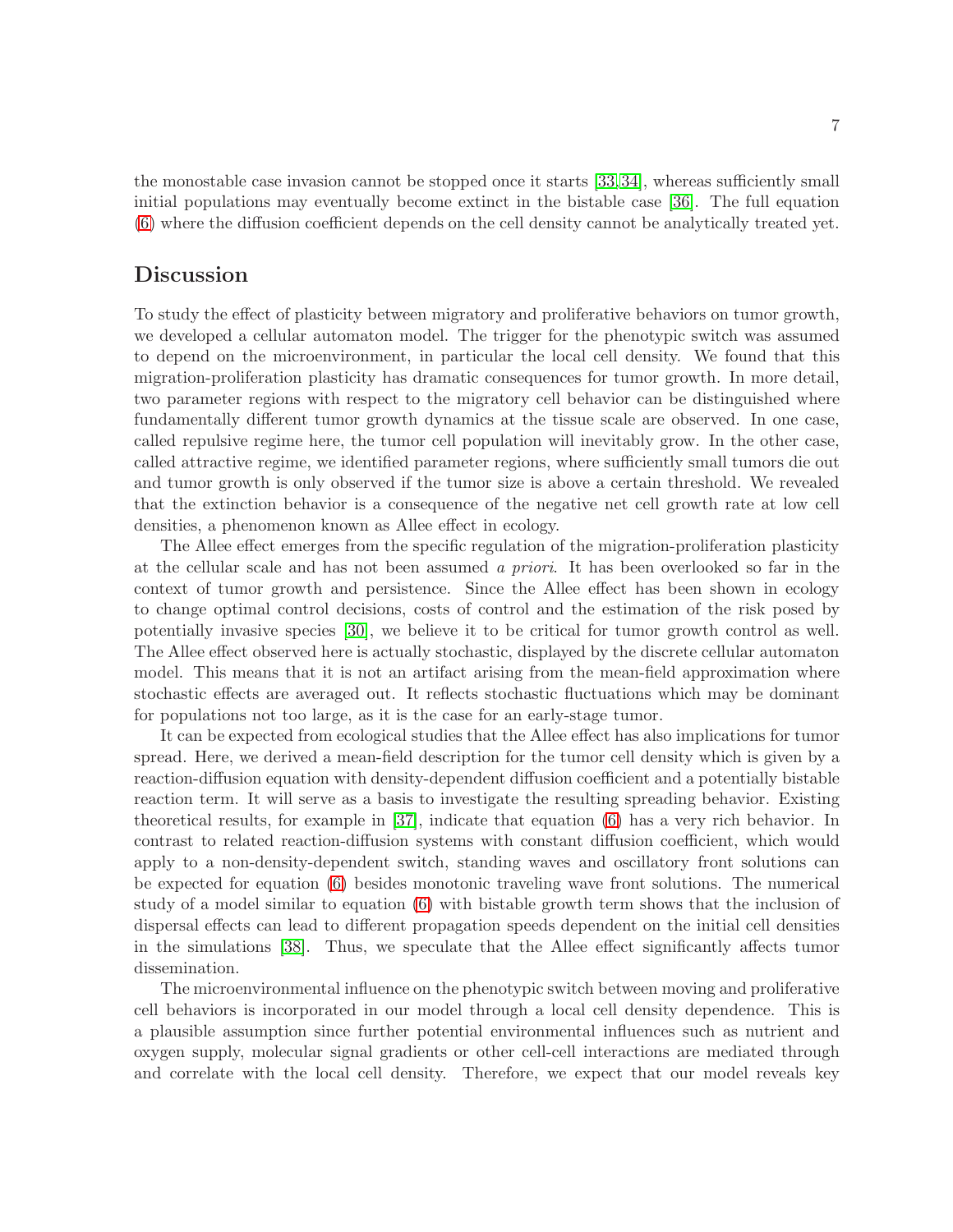features of population dynamics when a migration-proliferation plasticity exists. Note that this reduction of the underlying complexity is not a drawback of the model but allows to reveal inherent organizational principles.

The stochasticity of our model incorporates heterogeneity of the microenvironment in its simplest form. Studying the implications of heterogeneity was not the focus of our investigation. However, ecological studies show that environmental heterogeneity has minor effects in growth dynamics where the Allee effect is present [\[39,](#page-10-10)[40\]](#page-10-11). Further investigations are required to analyze the importance of heterogeneity for specific tumors.

Our results might have implications for the interpretation of recent experiments on tumor progression. It has been observed for low-grade cell line cultures, in vivo and in vitro that they have low chances of persistence and low reproducibility [\[41,](#page-10-12) [42\]](#page-10-13). On the contrary, tumor establishment in high-grade cell lines is repeatedly observed. Until now, the underlying mechanisms that lead to such different behaviors are unclear. We conjecture that the behavior of low-grade tumors resembles the attractive regime in our model while high-grade tumors behave as in the repulsive model regime. We suggest that the emergence of an Allee effect in low-grade tumors explains the existence of subcritical populations with low persistence probabilities. In contrast, the high-grade tumor cells always persists. Thus, we propose that the progression to malignancy may result from altered adaptions to the cellular microenvironment with respect to the regulation of cell migration and proliferation.

The theoretical findings in our study might also provide suggestions for the design of new tumor therapies. Standard tumor therapy, such as chemo-and radio-therapy, is directed towards controlling cell proliferation. However, a recent study found out that neoadjuvant chemotherapy selects for more migratory phenotypes at the expense of proliferative ones [\[43\]](#page-10-14). Our study shows that a possible therapeutic suggestion for malignant tumors is to combine conventional therapies with adjuvant treatments that restore sufficient contact inhibition of cell migration. In particular, if contact inhibition of migration is enforced, a sufficiently small tumor may die out due to the intrinsic cell population dynamics. On the contrary, if contact inhibition of cell migration is downregulated, any tumor inevitably grows and recurrence cannot be prevented. It is well known that malignant tumor cells lose sensitivity to contact inhibition of migration [\[44,](#page-10-15)[45\]](#page-10-16). Our study shows that this is not only a bystander effect but a key determinant of tumor's fate. Further investigations are required for the experimental validation of our hypothesis.

## Acknowledgments

This work was supported by the Free State of Saxony and European Social Fund of the European Union (ESF, grant GlioMath-Dresden). MAH has been has been partially supported by MINECO Grant MTM2011-22656. HH acknowledges the support of the German Research Foundation (DFG) within the Cluster of Excellence 'Center for Advancing Electronics Dresden' and the German Ministry of Education and Research (BMBF) within the project SYSIMIT-01ZX1308D. We thank Ada Cavalcanti-Adam for helpful comments on the manuscript.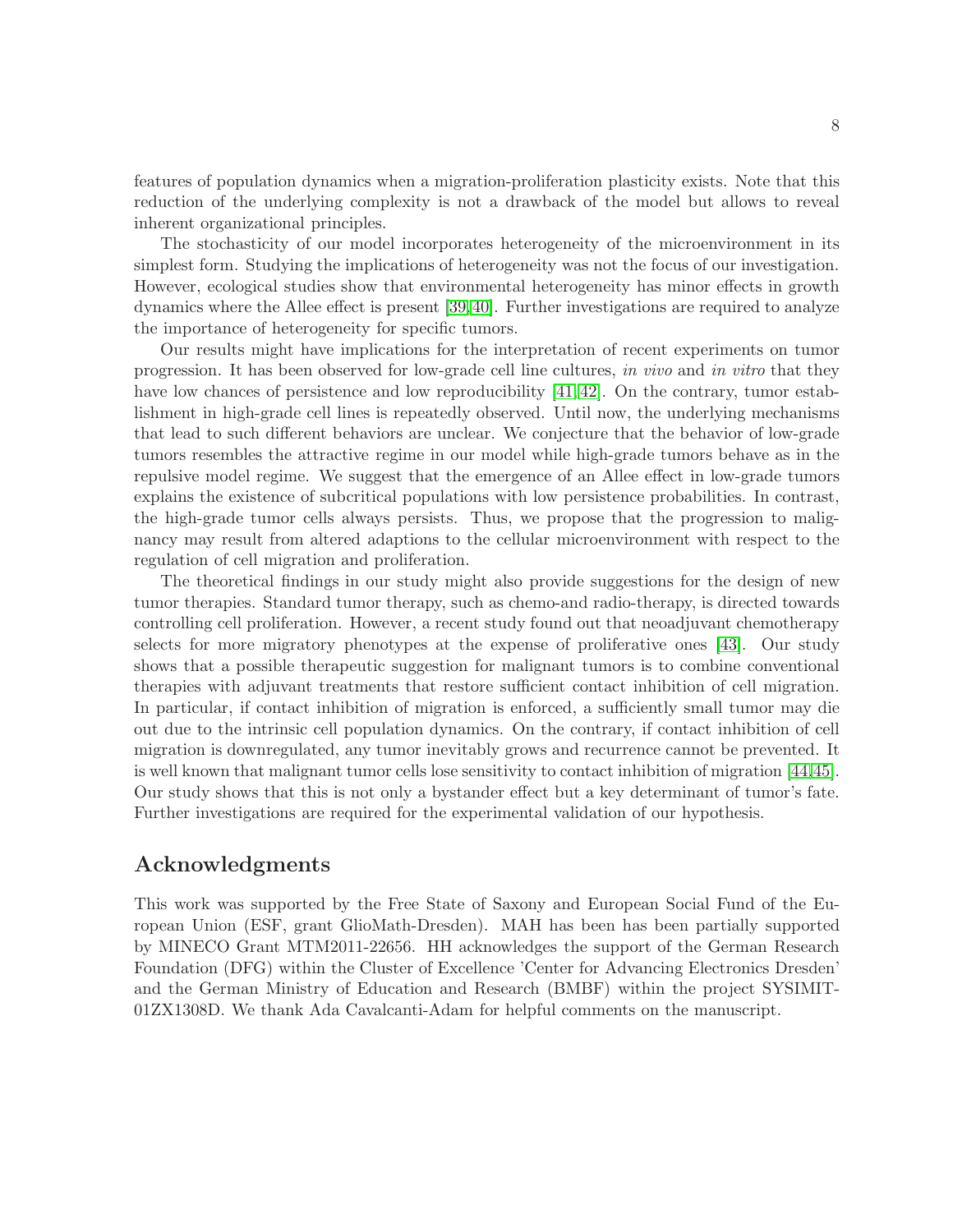# <span id="page-8-0"></span>References

- <span id="page-8-1"></span>[1] Klein CA. Selection and adaptation during metastatic cancer progression. Nature 2013; 501:365-72.
- <span id="page-8-2"></span>[2] Meacham CE, Morrison SJ. Tumour heterogeneity and cancer cell plasticity. Nature 2013; 501:328-37.
- <span id="page-8-3"></span>[3] Friedl P, Wolf K. Tumour-cell invasion and migration: diversity and escape mechanisms. Nat Rev Cancer 2003; 3:362-74.
- <span id="page-8-4"></span>[4] Friedl P, Alexander S. Cancer invasion and the microenvironment: plasticity and peciprocity. Cell 2011; 147:992-1009.
- <span id="page-8-5"></span>[5] Cairns RA, Harris IS, Mak TW. Regulation of cancer cell metabolism. Nat Rev Cancer 2011; 11:85-95.
- [6] Gao CF, Xie Q, Su YL, Koeman J, Khoo SK, Gustafson M, Knudsen B, Hay R, Shinomiya N, Vande Woude GF. Proliferation and invasion: Plasticity in tumor cells. PNAS 2005; 120:10528-10533.
- <span id="page-8-6"></span>[7] De Donatis A1, Comito G, Buricchi F, Vinci MC, Parenti A, Caselli A, Camici G, Manao G, Ramponi G, Cirri P. Proliferation versus migration in platelet-derived growth factor signaling: the key role of endocytosis. J Biol Chem 2008; 283:19948-56.
- <span id="page-8-7"></span>[8] Zheng P, Severijnen L, van der Weiden M, Willemsen R, Kros JM. Cell proliferation and migration are mutually exclusive cellular phenomena in vivo: Implications for cancer therapeutic strategies. Cell Cycle 2009; 8:950-1.
- <span id="page-8-8"></span>[9] Farin A, Suzuki SO, Weiker M, Goldman JE, Bruce JN, Canoll P. Transplanted glioma cells migrate and proliferate on host brain vasculature: a dynamic analysis. Glia 2006; 53:799-808.
- [10] Garay T, Juhász E, Molnár E, Eisenbauer M, Czirók A, Dekan B, Lszl V, Hoda MA. Dme B, Timr J, Klepetko W, Berger W, Hedegus B. Cell migration or cytokinesis and proliferation?–revisiting the "go or grow" hypothesis in cancer cells in vitro. Exp Cell Res 2013; 319:3094-103.
- [11] Hoek KS, Eichhoff OM, Schlegel NC, Döbbeling U, Kobert N, Schaerer L, Hemmi S, Dummer R. In vivo switching of human melanoma cells between proliferative and invasive states. Cancer Res 2008; 68:650-6.
- <span id="page-8-9"></span>[12] Jerby L, Wolf L, Denkert C, Stein GY, Hilvo M, Oresic M, Geiger T, Ruppin E. Metabolic associations of reduced proliferation and oxidative stress in advanced breast cancer. Cancer Res 2012; 72:5712-20.
- <span id="page-8-10"></span>[13] Giese A, Bjerkvig R, Berens ME, Westphal M. Cost of migration: invasion of malignant gliomas and implications for treatment. J Clin Oncol 2003; 21:1624-36.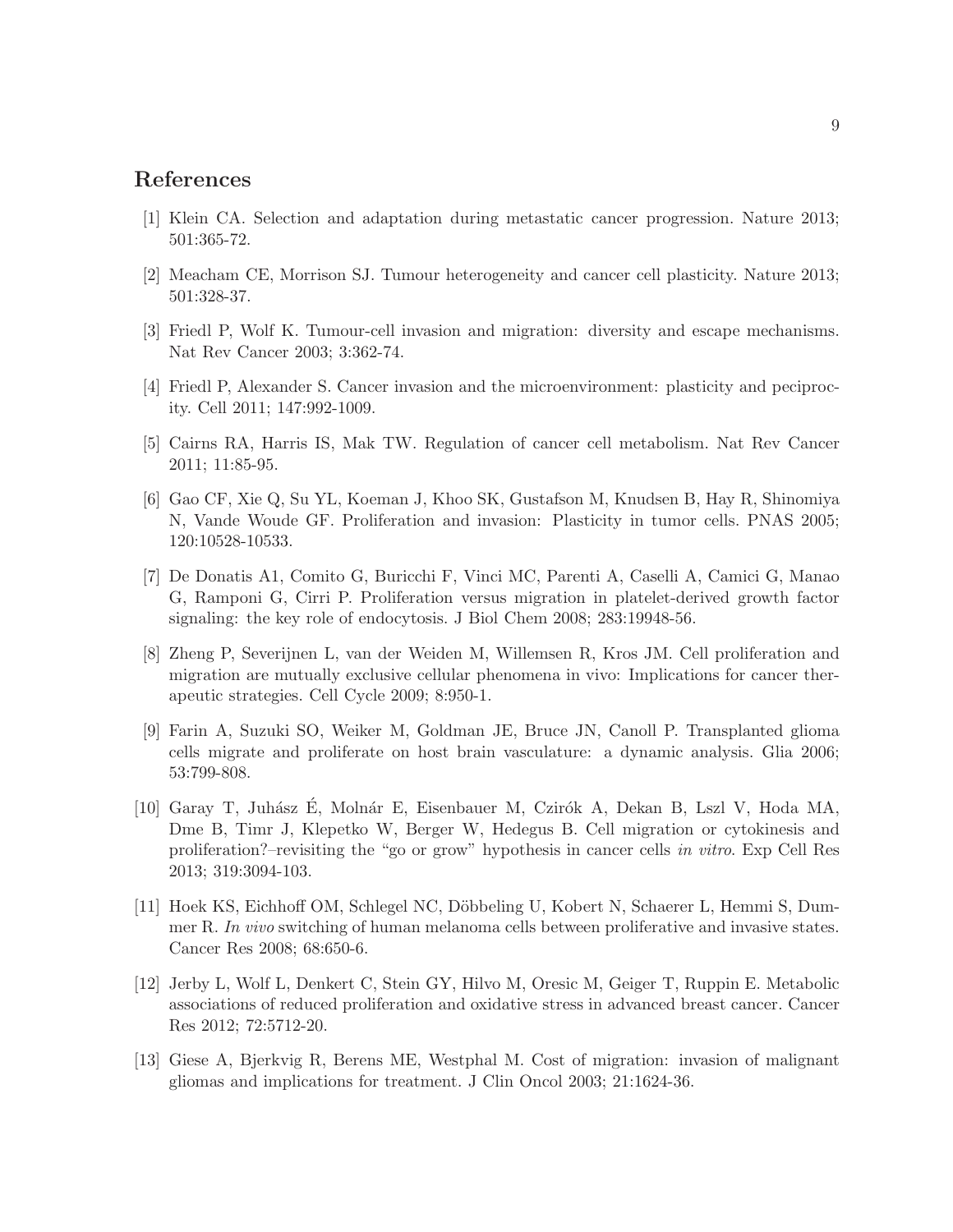- <span id="page-9-1"></span><span id="page-9-0"></span>[14] Godlewski J, Bronisz A, Nowicki MO, Chiocca E A, Lawler S. microRNA-451: A conditional switch controlling glioma cell proliferation and migration. Cell Cycle 2010; 9:2742-8.
- [15] Chauvière A, Preziosi L, Byrne H. A model of cell migration within the extracellular matrix based on a phenotypic switching mechanism. Math Med Biol 2010; 27:255-81.
- [16] Hatzikirou H, Basanta D, Simon M, Schaller K, Deutsch A. 'Go or grow': the key to the emergence of invasion in tumour progression? Math Med Biol 2012; 29:49-65.
- [17] Kim Y, Roh S, Lawler S, Friedman A. miR451 and AMPK mutual antagonism in glioma cell migration and proliferation: a mathematical model. PLoS One 2011; 6:e2829.
- [18] Martínez-González A, Calvo GF, Pérez Romasanta LA, Pérez-García VM. Hypoxic cell waves around necrotic cores in glioblastoma: a biomathematical model and its therapeutic implications. Bull Math Biol 2012; 74:2875-96.
- <span id="page-9-9"></span>[19] Pham K, Chauvière A, Hatzikirou H, Li X, Byrne HM, Cristini V, Lowengrub J. Densitydependent quiescence in glioma invasion: instability in a simple reaction-diffusion model for the migration/proliferation dichotomy. J Biol Dyn 2012; 6:54-71.
- <span id="page-9-3"></span><span id="page-9-2"></span>[20] Tektonidis M, Hatzikirou H, Chauvière A, Simon M, Schaller K, Deutsch A. Identification of intrinsic in vitro cellular mechanisms for glioma invasion. J Theor Biol 2011; 287:131-47.
- [21] Favaro E, Nardo G, Persano L, Masiero M, Moserle L, Zamarchi R, Rossi E, Esposito G, Plebani M, Sattler U, Mann T, Mueller-Klieser W, Ciminale V, Amadori A, Indraccolo S. Hypoxia inducible factor-1alpha inactivation unveils a link between tumor cell metabolism and hypoxia-induced cell death. Am J Pathol 2008; 173:1186-201.
- <span id="page-9-4"></span>[22] Vultur A, Cao J, Arulanandam R, Turkson J, Jove R, Greer P, Craig A, Elliot B, Raptis L. Cell-to-cell adhesion modulates Stat3 activity in normal and breast carcinoma cells. Oncogene 2004; 23:2600-16.
- <span id="page-9-5"></span>[23] Anderson AR, Quaranta V. Integrative mathematical oncology. Nat Rev Cancer 2008; 8:227-34.
- <span id="page-9-6"></span>[24] Byrne HM. Dissecting cancer through mathematics: from the cell to the animal model. Nat Rev Cancer 2010; 10:221-30.
- <span id="page-9-7"></span>[25] Gatenby RA, Maini PK. Mathematical oncology: cancer summed up. Nature 2003; 421:321.
- <span id="page-9-8"></span>[26] Courchamp F, Clutton-Brock T, Grenfell B. Inverse density dependence and the Allee effect. Trends Ecol Evol 2012; 14:405-410.
- [27] Deutsch A, Dormann S. Cellular Automaton Modeling of Biological Pattern Formation. Birkhäuser, 2005.
- [28] Dormann S, Deutsch A. Modeling of self-organized avascular tumor growth with a hybrid cellular automaton. In Silico Biol 2002; 2:393-40.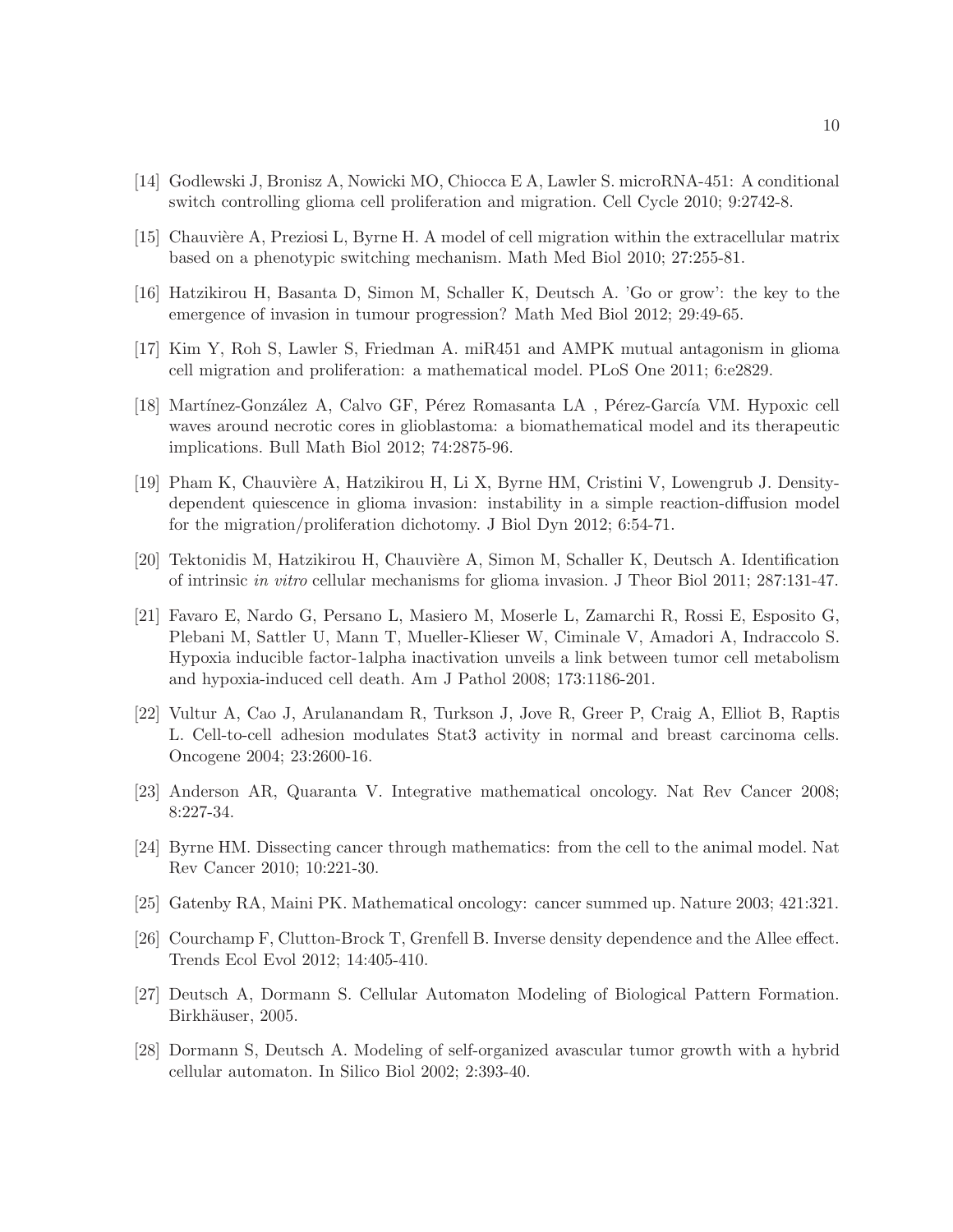- <span id="page-10-1"></span><span id="page-10-0"></span>[29] Hatzikirou H, Deutsch A. Cellular automata as microscopic models of cell migration in heterogeneous environments. Curr Top Dev Biol 2008; 81:401-34.
- <span id="page-10-3"></span>[30] Taylor CM, Hastings A. Allee effects in biological invasions. Ecol Lett 2005; 8:895-908.
- <span id="page-10-4"></span>[31] Mikhailov AS. Foundations of synergetics I. Springer, 1994.
- <span id="page-10-5"></span>[32] Murray JD. Mathematical Biology II: spatial models and biomedical applications. Springer, 2003.
- <span id="page-10-6"></span>[33] Aronson DG, Weinberger HF. Multidimensional nonlinear diffusion arising in population genetics. Adv Math 1978; 30:33-76.
- <span id="page-10-2"></span>[34] Hamel F, Nadin G. Spreading properties and complex dynamics for monostable reactiondiffusion equations. Comm Part Diff Eq 2012; 37:511-537.
- <span id="page-10-7"></span>[35] Murray JD. Mathematical Biology: I. An Introduction. Springer, 2002
- <span id="page-10-8"></span>[36] Du Y, Matano H. Convergence and sharp thresholds for propagation in nonlinear diffusion problems. J Eur Math Soc 2010; 12:279-312.
- [37] Sanchez-Garduno F, Maini PK, Perez-Velazquez J. A non-linear degenerate equation for direct aggregation and traveling wave dynamics. Discrete Continuous Dyn Syst Ser B 2010; 13:455-487.
- <span id="page-10-10"></span><span id="page-10-9"></span>[38] Cherubini C, Gizzi A, Bertolaso M, Tambone V, Filippi S. A bistable field model of cancer dynamics. Commun Comput Phys 2012; 11:1-18.
- <span id="page-10-11"></span>[39] Dewhirst S, Lutscher F. Dispersal in heterogeneous habitats: thresholds, spatial scales, and approximate rates of spread. Ecology 2009; 90:1338-45.
- <span id="page-10-12"></span>[40] Vergni D, Iannaccone S, Berti S, Cencini M. Invasions in heterogeneous habitats in the presence of advection. J Theor Biol 2012;301:141-52.
- [41] Huszthy PC, Daphu I, Niclou SP, Stieber D, Nigro JM, Sakariassen PØ, Miletic H, Thorsen F, Bjerkvig R. In vivo models of primary brain tumors: pitfalls and perspectives. Neuro Oncol 2012; 14(8):979-93.
- <span id="page-10-13"></span>[42] Tilkorn D, Daigeler A, Stricker I, Schaffran A, Schmitz I, Steinstraesser L, Hauser J, Ring A, Steinau HU, Al-Benna S. Establishing efficient xenograft models with intrinsic vascularisation for growing primary human low-grade sarcomas. Anticancer Res 2011; 31:4061-6.
- <span id="page-10-14"></span>[43] Almendro V, Cheng YK, Randles A, Itzkovitz S, Marusyk A, Ametller E at al. Inference of tumor evolution during chemotherapy by computational modeling and in situ analysis of genetic and phenotypic cellular diversity. Cell Rep 2014; 6:514-527.
- <span id="page-10-16"></span><span id="page-10-15"></span>[44] Abercrombie M. Contact inhibition and malignancy. Nature 1979; 281:259-262.
- [45] Takai Y, Miyoshi J, Ikeda W, Ogita H. Nectins and nectin-like molecules: roles in contact inhibition of cell movement and proliferation. Nat Rev Mol Cell Biol 2008; 9:603-15.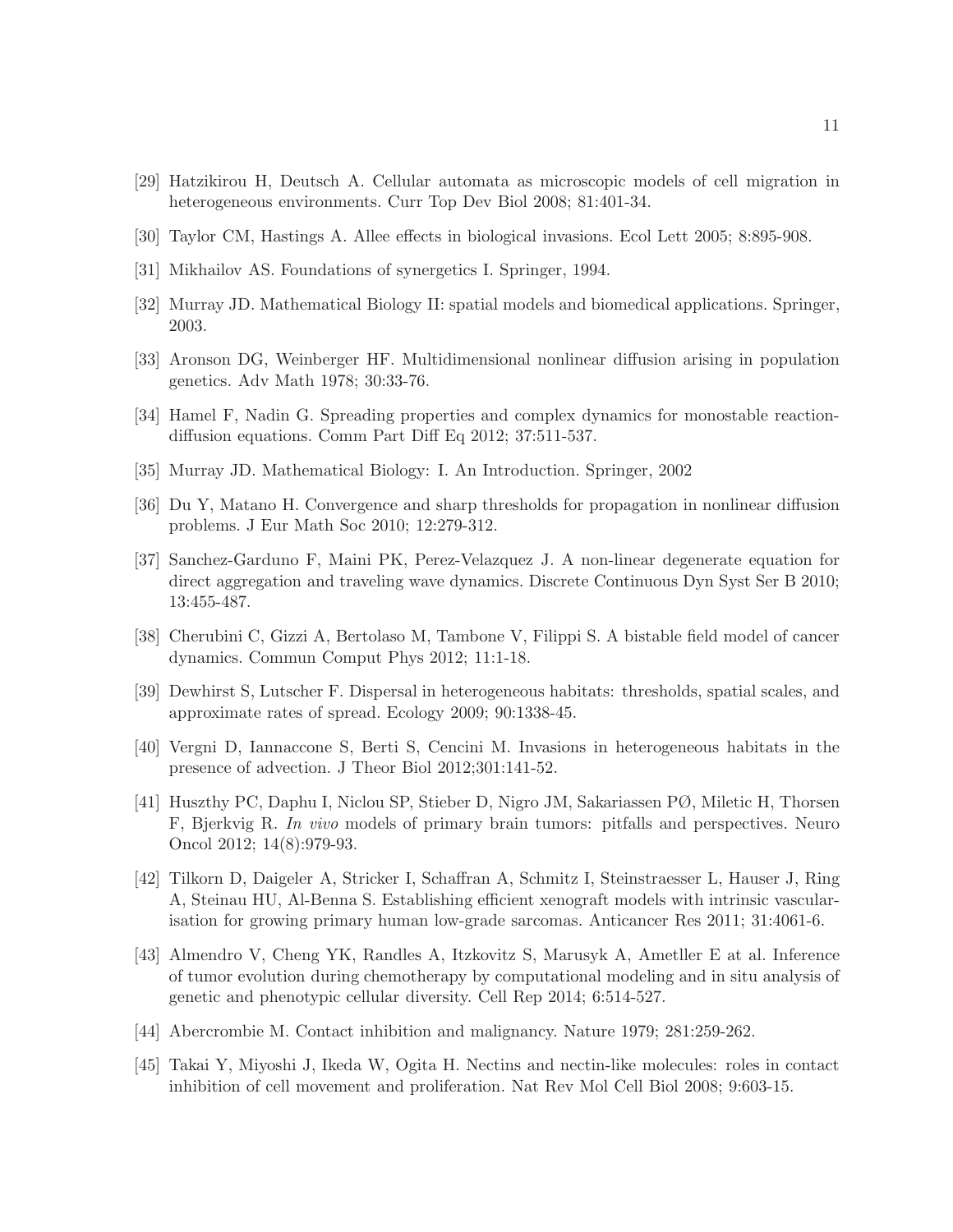# Figures



Figure 1: CA model dynamics arise from repeated application of cell reactions and cell migration. (a) (left) Local state space at a given node is divided into rest channels and velocity channels. The cells in the rest channels, marked in green, are of proliferative phenotype. The cells in the velocity channels, marked in orange, have the migratory phenotype. White channels denote absence of tumor cells. (b) (right) Schematic illustration of model reactions. (b) Example of cell propagation in the LGCA model. Cells in the velocity channels before and after a propagation step; orange arrows denote the presence of a cell in the respective velocity channel. (c) and (d) Phenotypic plasticity in the CA model. Schematic illustration of the phenotypic switch probability  $r_s$  which depends on the cell density  $\rho$  in the microenvironment. The sign of the phenotypic switch parameter  $\kappa$  determines the dynamic regime,  $\kappa > 0$  results in attractive behavior while repulsive behavior arises for  $\kappa < 0$ .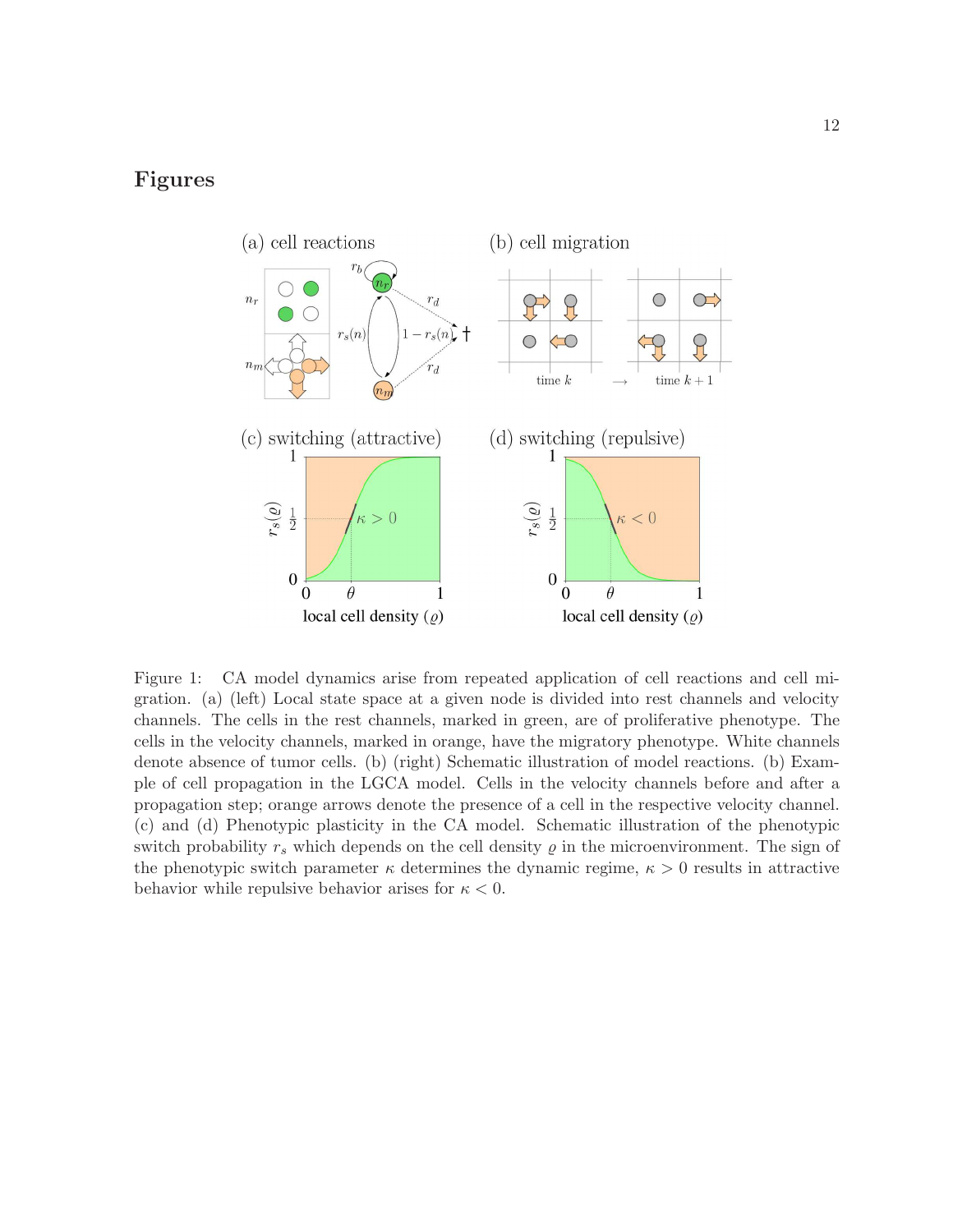

<span id="page-12-0"></span>Figure 2: Total population growth rate of the resting cell population depends on the phenotypic switch parameters  $\kappa$  and  $\theta$ . Initially, in a radius of 10 [unit length] from the center one rest and one velocity channel per node are occupied. Parameters are  $r_b = 0.2, r_d = 0.01, K = 8$  (1000) simulation time steps). The color indicates the total population growth rate of the resting cell population. The dark purple region denotes population extinction. The black curve is given by the inequality  $r_s(\varrho) < r_d/r_b$ , with  $\varrho = 0.25$ . The inequality derived in [\(3\)](#page-4-1) approximates the  $(\theta, \kappa)$ -parameter region for which population extinction is observed. The white star represents the specific  $(\kappa, \theta)$ -values for which subsequent analysis of the frequency of population extinction in Fig. [3](#page-13-0) is performed.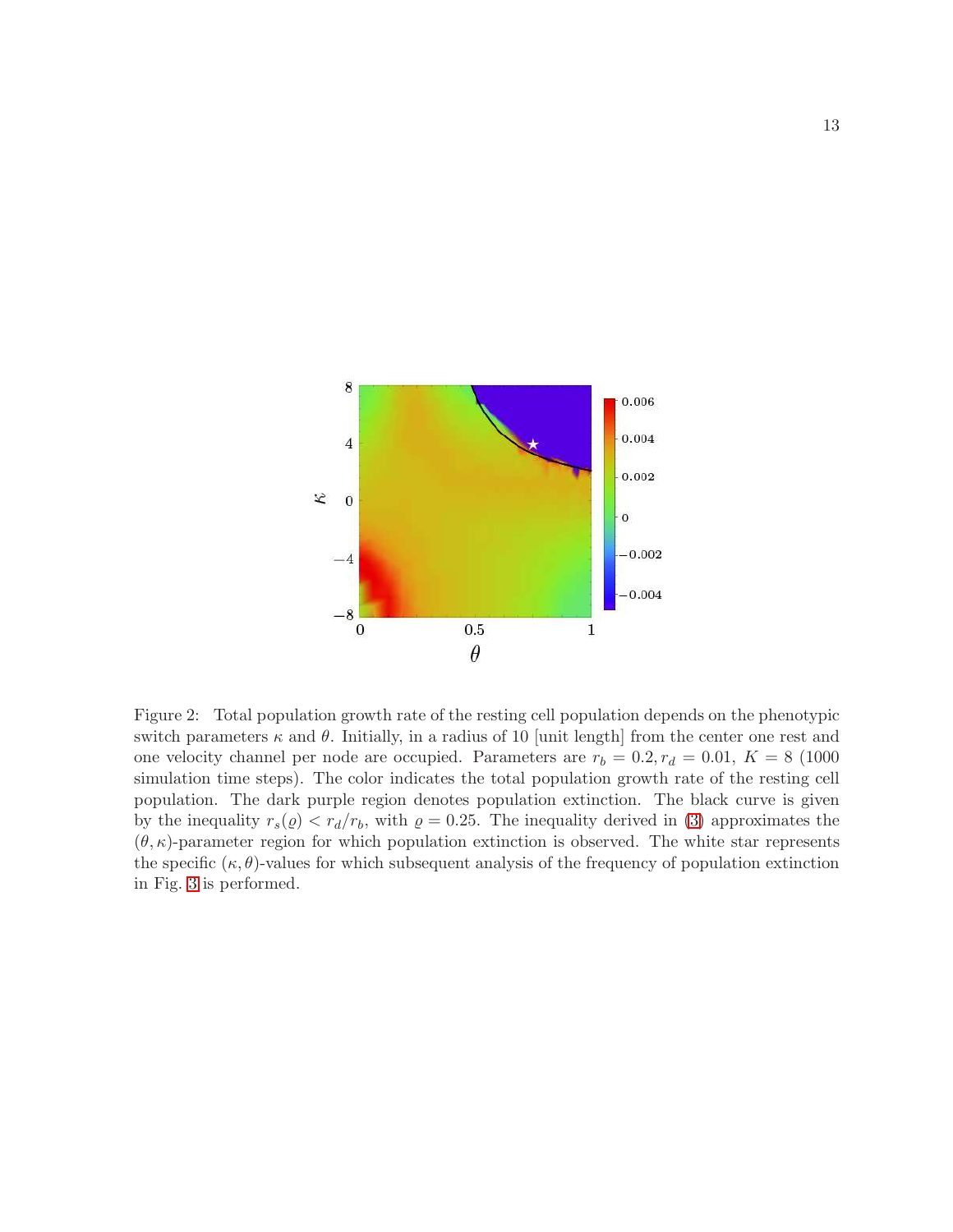

<span id="page-13-0"></span>Figure 3: Frequency of population extinction in the CA model depends on the initial population size. (a) Stochastic fluctuations lead to extinction or growth given a fixed small initial condition. The figure shows the frequency of extinction events depending on averaged cell density  $\tilde{\varrho}$  =  $|\mathcal{L}|^{-1} \sum_{\mathbf{r} \in \mathcal{L}} \varrho(\mathbf{r})$ . (b) Probability density function of the averaged cell density after 5000 LGCA time steps for three different initial population sizes, derived by kernel density estimates (see SI). For each initial configuration 40 simulation runs are performed. Model parameters are  $\kappa = 4.4, \theta = 0.75, r_b = 0.2, r_d = 0.01, K = 8.$ 



<span id="page-13-1"></span>Figure 4: Per capita growth rate of the mean-field description [\(2\)](#page-4-0) depends on the type of phenotypic plasticity. In the repulsion case  $(\kappa < 0)$ , the per-capita growth rate is always positive (green line). In the attraction case ( $\kappa > 0$ ), the per-capita growth rate is reduced at low density (blue line) and can even become negative (Allee effect, red line). Model parameters are  $r_b = 0.2, r_d = 0.01, K = 8$ .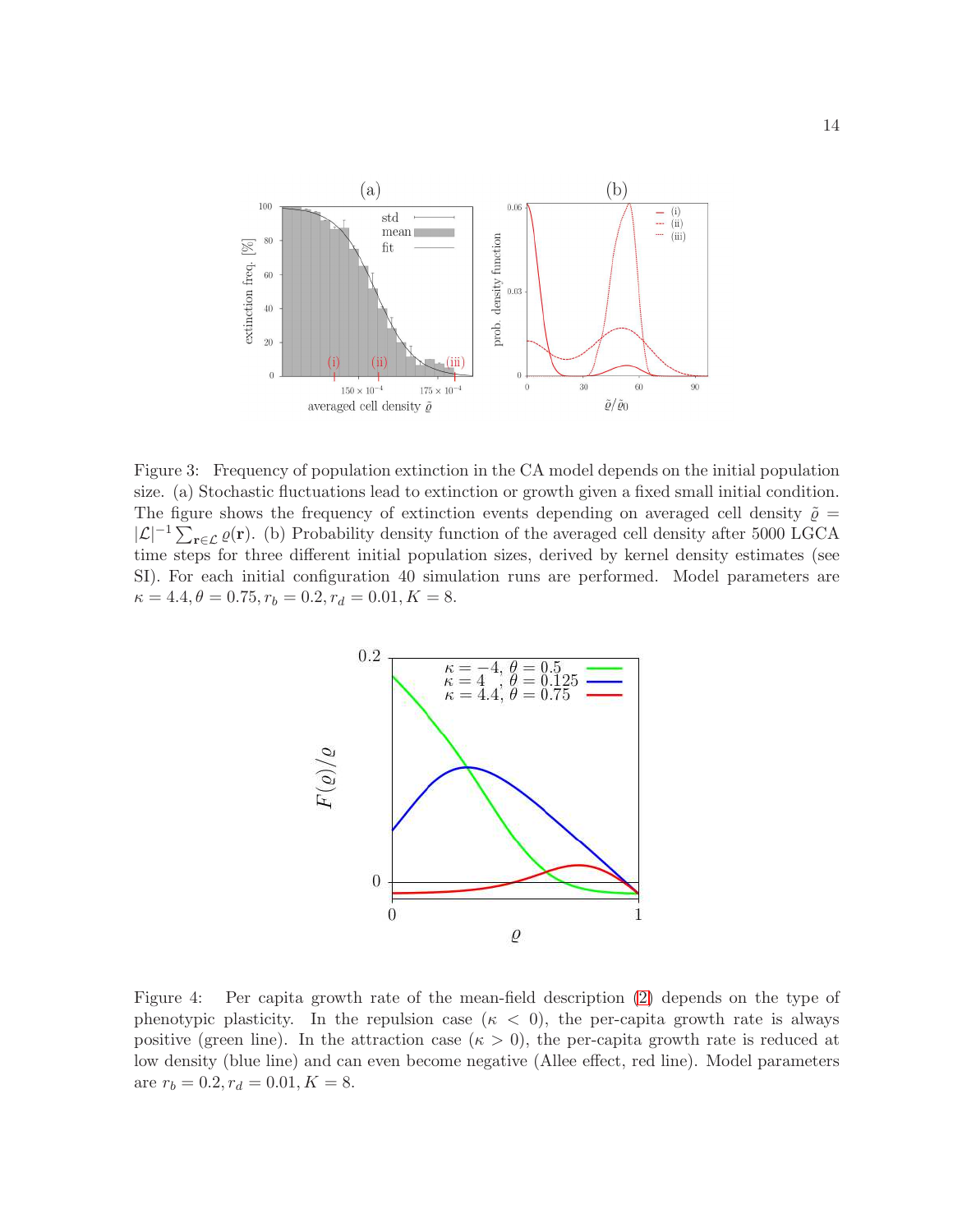# Supplementary Information

| Symbol                                                     | Explanation                                                                                                         |
|------------------------------------------------------------|---------------------------------------------------------------------------------------------------------------------|
|                                                            |                                                                                                                     |
| $\mathcal{L} \subset \mathbb{Z}^d$                         | d-dimensional regular square lattice                                                                                |
| $\mathbf{r} \in \mathcal{L}$                               | node on the lattice                                                                                                 |
| $\sigma \in \{m, r\}$                                      | cell type in the model (moving m and resting $r$ )                                                                  |
| $K \geq 2d$                                                | capacity of each lattice node (2d velocity channels and $K-2d$<br>resting channels)                                 |
| $n({\bf r},k) \in \{0,\ldots,K\}$                          | cell number at a node $\bf{r}$ and time $k$                                                                         |
| $\rho(\mathbf{r},k) = n(\mathbf{r},k)/K$                   | cell density at a node <b>r</b> and time $k$ $(0 \le \varrho(\mathbf{r}, k) \le 1)$                                 |
| $\rho(\mathbf{r},k) = \langle n(\mathbf{r},k) \rangle / K$ | mean cell density at a node <b>r</b> and time $k$ $(0 \le \rho(\mathbf{r}, k) \le 1)$                               |
| $k \in \mathbb{N}$                                         | automaton time step                                                                                                 |
| $r_d$                                                      | probability that a cell dies                                                                                        |
| $r_b$                                                      | probability that a resting cell undergoes mitosis                                                                   |
| $r_s$                                                      | probability that a moving cell changes to resting                                                                   |
| $1-r_s$                                                    | probability that a resting cell changes to moving                                                                   |
| $\kappa \in \mathbb{R}$                                    | intensity of the phenotypic switch                                                                                  |
| $\theta \in (0,1)$                                         | critical cell density value at which the probabilities to switch<br>from resting to moving and vice versa are equal |
| $P(\cdot)$                                                 | probability                                                                                                         |
| $T_h$                                                      | average cell cycle time                                                                                             |
| $R_b$                                                      | real birth rate $(T_b = 1/R_b)$                                                                                     |
| $T_d$                                                      | average life time of a cell                                                                                         |
| $R_d$                                                      | real death rate $(T_d = 1/R_d)$                                                                                     |

Table 1: List of symbols

# 1 LGCA model description

Our LGCA is defined on a 2-dimensional square lattice  $\mathcal{L} \subset \mathbb{Z}^2$ . To every lattice node  $\mathbf{r} \in \mathcal{L}$ , velocity channels  $(\mathbf{r}, \mathbf{c}_i)$ ,  $i = 1, \ldots, b$ , are associated. The parameter b defines the number of nearest neighbors on the lattice. Here, we choose  $b = 4$  and  $c_i \in \{(1,0), (0,1), (-1,0), (0,-1)\}.$ In addition, a fixed number of rest channels,  $(\mathbf{r}, \mathbf{c}_i)$ ,  $i = b + 1, \ldots, K$  with  $c_i = \{(0, 0)\}\$ is introduced. The LGCA imposes an exclusion principle on channel occupation, i.e. at any time at most one cell is allowed in each channel at every lattice node. Thus K defines the maximal capacity of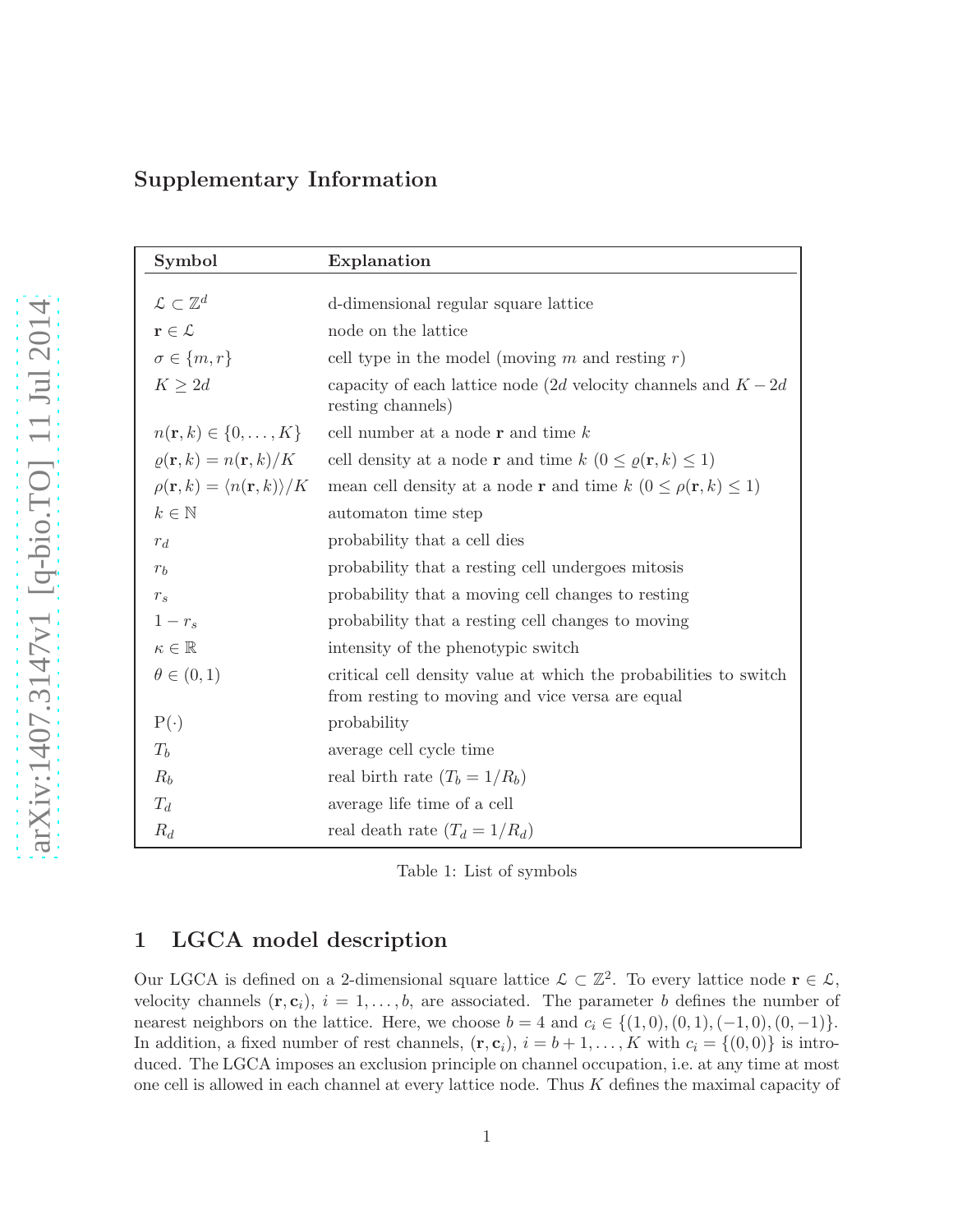cells per node. We represent the healthy cells by empty channels and model explicitly two tumor cell phenotypes, denoted by  $\sigma \in \{m, r\}$ : moving  $(m)$  and resting  $(r)$  tumor cells. The occupation numbers at time k,  $\eta_i(\mathbf{r}, k)$ ,  $i = 1, ..., K$ , are random Boolean variables that indicate the presence  $(\eta_i = 1)$  or absence  $(\eta_i = 0)$  of a tumor cell in the channel  $(\mathbf{r}, \mathbf{c}_i)$ . The local configuration of cells at a node **r** at time k is described by a vector  $\boldsymbol{\eta}(\mathbf{r},k) = (\eta_1(\mathbf{r},k), \dots, \eta_K(\mathbf{r},k)) \in \{0,1\}^K$ . The total number of tumor cells at a node  $\bf{r}$  and time k is defined by

$$
n(\mathbf{r},k) = n_m(\mathbf{r},k) + n_r(\mathbf{r},k) = \sum_{i=1}^b \eta_i(\mathbf{r},k) + \sum_{i=b+1}^K \eta_i(\mathbf{r},k),
$$

where  $n_m(\mathbf{r}, k)$  and  $n_r(\mathbf{r}, k)$  are the number of moving and resting cells at a node r at time k, respectively.

The dynamics of our LGCA arise from the repeated application of three operators: propagation  $(\mathcal{P})$ , reorientation  $(\mathcal{O})$  and cell reactions  $(\mathcal{R})$ . The propagation and reorientation operators define cell movement, whereas the cell reactions operator changes the local number of cells on a node. The composition  $\mathcal{R} \circ \mathcal{O} \circ \mathcal{P}$  of the three operators is applied independently at every node r of the lattice and at each time k to evaluate the configuration at time  $k + 1$ .

The cell reactions operator comprises cell death and cell proliferation where the latter is affected by the migration-proliferation dichotomy. In detail, we consider three stochastic processes: phenotypic switching  $(S)$ , cell death $(\mathcal{D})$  and proliferation( $\mathcal{B}$ ). For the sake of simplicity, the interaction between cells is restricted to the node itself. Moreover, we consider interaction rules which are independent of the cells' distribution to channels and solely depend on the total number of cells  $n(\mathbf{r}, k)$  within the node. During one automaton time step, the number of cells on a node **r** changes by subsequent application of a switch  $(S)$ , death  $(D)$  and proliferation  $(B)$ step,

$$
n = (n_m, n_r) \xrightarrow{S} (n'_m, n'_r) \xrightarrow{\mathcal{D}} (n''_m, n''_r) \xrightarrow{\mathcal{B}} (n''_m, n''_r) = n^{\mathcal{R}}.
$$
 (1)

The precise update rules are described below. Since we assume that individual decide to cells switch, die or divide independently from each other, the corresponding transition probabilities for the cell number per node follow a binomial distribution.

- Phenotypic switch  $(S)$ : Cells can either rest or move. The phenotypic switching depends on the local cell density  $\rho = n/K$ . Phenotypes are changed with probabilities  $r_s(\rho)$  and  $1 - r_s(\varrho)$  that denote the probabilities of a moving cell to become resting and vice versa. Moving and resting populations can exchange cells if there is enough free space on the lattice. Two steps are independently performed:
	- (1) Define  $M_1 = \min(n_m, (K b) n_r)$  which is the potential number of cells that can switch from the moving to the resting phenotype, taking into account the effect of local volume exclusion. The transition probability that there are  $j_1$  successful events 'moving→resting' is modeled by

<span id="page-15-0"></span>
$$
P_{\mathcal{S}_1}((n_m, n_r) \to (n_m - j_1, n_r + j_1)) = \begin{cases} {M_1 \choose j_1} r_s(\varrho)^{j_1} (1 - r_s(\varrho))^{M_1 - j_1} & \text{if } 0 \le j_1 \le M_1, \\ 0 & \text{else.} \end{cases} \tag{2}
$$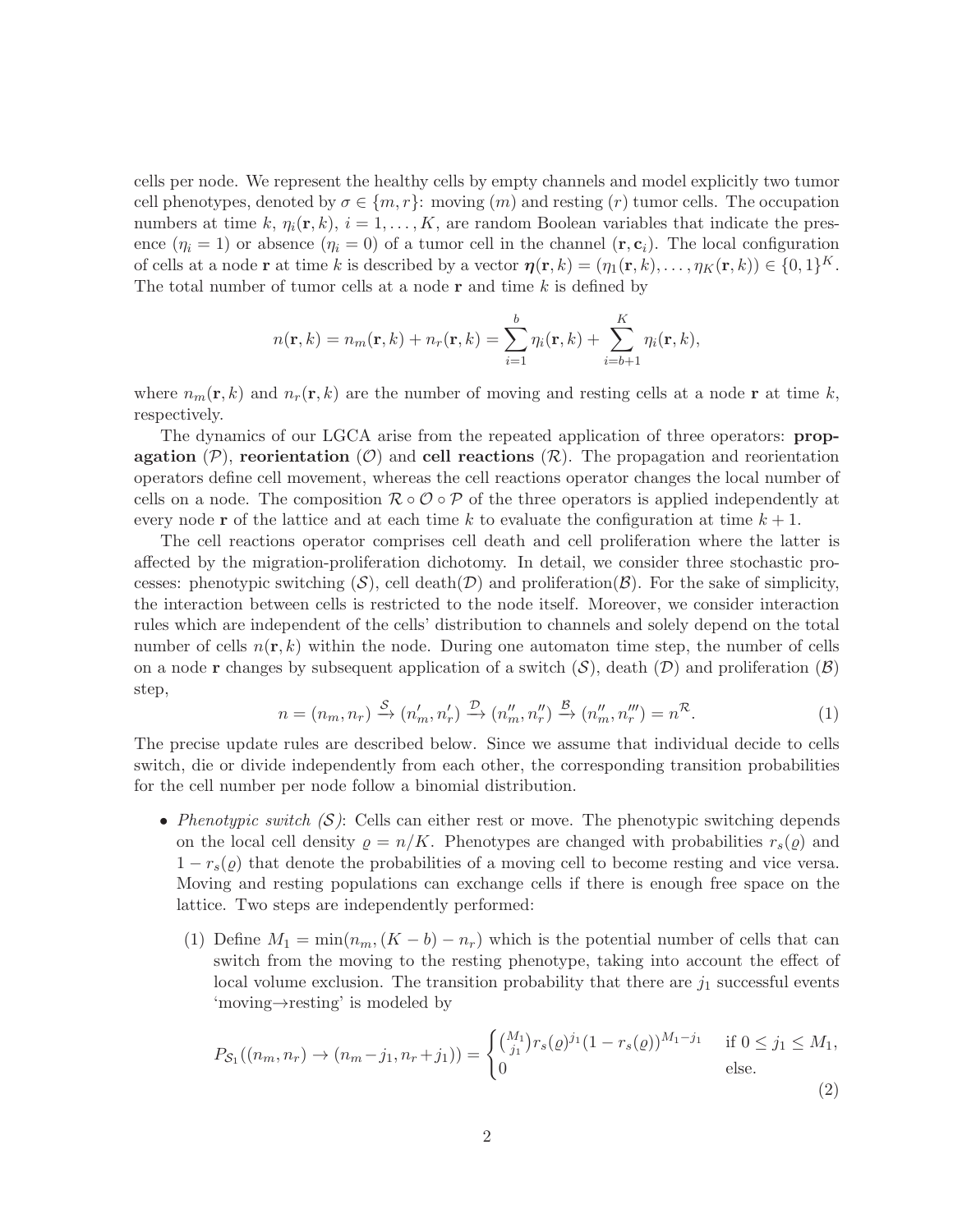(2) Define  $M_2 = \min(n_r, b - n_m)$  which is the potential number of cells that can switch from the moving to the resting phenotype, taking into account the effect of local volume exclusion. The transition probability that there are  $j_2$  successful events 'resting→moving' is given by

<span id="page-16-0"></span>
$$
P_{\mathcal{S}_2}((n_m, n_r) \to (n_m + j_2, n_r - j_2)) = \begin{cases} {M_2 \choose j_2} (1 - r_s(\varrho))^{j_2} r_s(\varrho)^{M_2 - j_2} & \text{if } 0 \le j_2 \le M_2, \\ 0 & \text{else.} \end{cases}
$$
(3)

Finally, the difference between successful switches 'moving→resting' and 'resting→moving' is used to update the number of moving and resting cells so that  $(n_m, n_r) \rightarrow (n_m - (j_1 (j_2)$ ,  $n_r + (j_1 - j_2)$  =  $(n'_m, n'_r)$ . Note that the switching process does not change the total number of cells but the ratio of moving and resting cells.

• Cell death  $(D)$ : Each tumor cell is assumed to die with probability  $r_d$ , independently from the other cells. Thus, the probability that  $j_1$  moving and  $j_2$  resting cells die, starting with  $n'$  cells is

<span id="page-16-1"></span>
$$
P_{\mathcal{D}}((n'_m, n'_r) \to (n'_m - j_1, n'_r - j_2)) = \begin{cases} {n' \choose j} r_d^j (1 - r_d)^{n'-j} & \text{if } j_1 \le n'_m \text{ and } j_2 \le n'_r, \ j = j_1 + j_2, \\ 0 & \text{else.} \end{cases}
$$
(4)

• Cell proliferation  $(\beta)$ : Birth of cells is dictated by the migration-proliferation dichotomy, which means that cells are allowed to proliferate only when they rest, i.e. when they are positioned on a rest channel. In addition, there must be empty rest channels to place the offspring into. Therefore,  $M = \min(n''_r, (K - b) - n''_r)$  defines the potential number of resting cells that are allowed to proliferate starting from  $n''$  cells after the switch and death processes. The transition probability that there are  $j$  new cells after the proliferation step is then given by

<span id="page-16-2"></span>
$$
P_{\mathcal{B}}((n''_m, n''_r) \to (n''_m, n''_r + j)) = \begin{cases} {M \choose j} r_b^j (1 - r_b)^{M - j} & \text{if } j' \le M, \\ 0 & \text{else.} \end{cases}
$$
(5)

Altogether changes occurring in the cell number of a given node between two consecutive times k and  $k + 1$  can be encoded in a transition matrix P with

<span id="page-16-3"></span>
$$
P = P_{\mathcal{S}} P_{\mathcal{D}} P_{\mathcal{B}},\tag{6}
$$

where the entries of the transition matrix of the switch process  $P_{\mathcal{S}}$  is determined by [\(2\)](#page-15-0) and [\(3\)](#page-16-0), and the transition matrices  $P_D$  and  $P_B$  of the death and proliferation processes, respectively, are defined by  $(4)$  and  $(5)$ .

Subsequent to the cell reactions step, a reorientation step takes place where cells are randomly redistributed to the channels, providing a new local cell configuration at each node. Because of the migration-proliferation dichotomy, only the cells of migratory phenotype move. Therefore, moving cells are distributed to the velocity channels, while resting cells are distributed to the resting channels, resulting in a configuration  $\eta^{\mathcal{R}\circ\mathcal{O}}(\mathbf{r}).$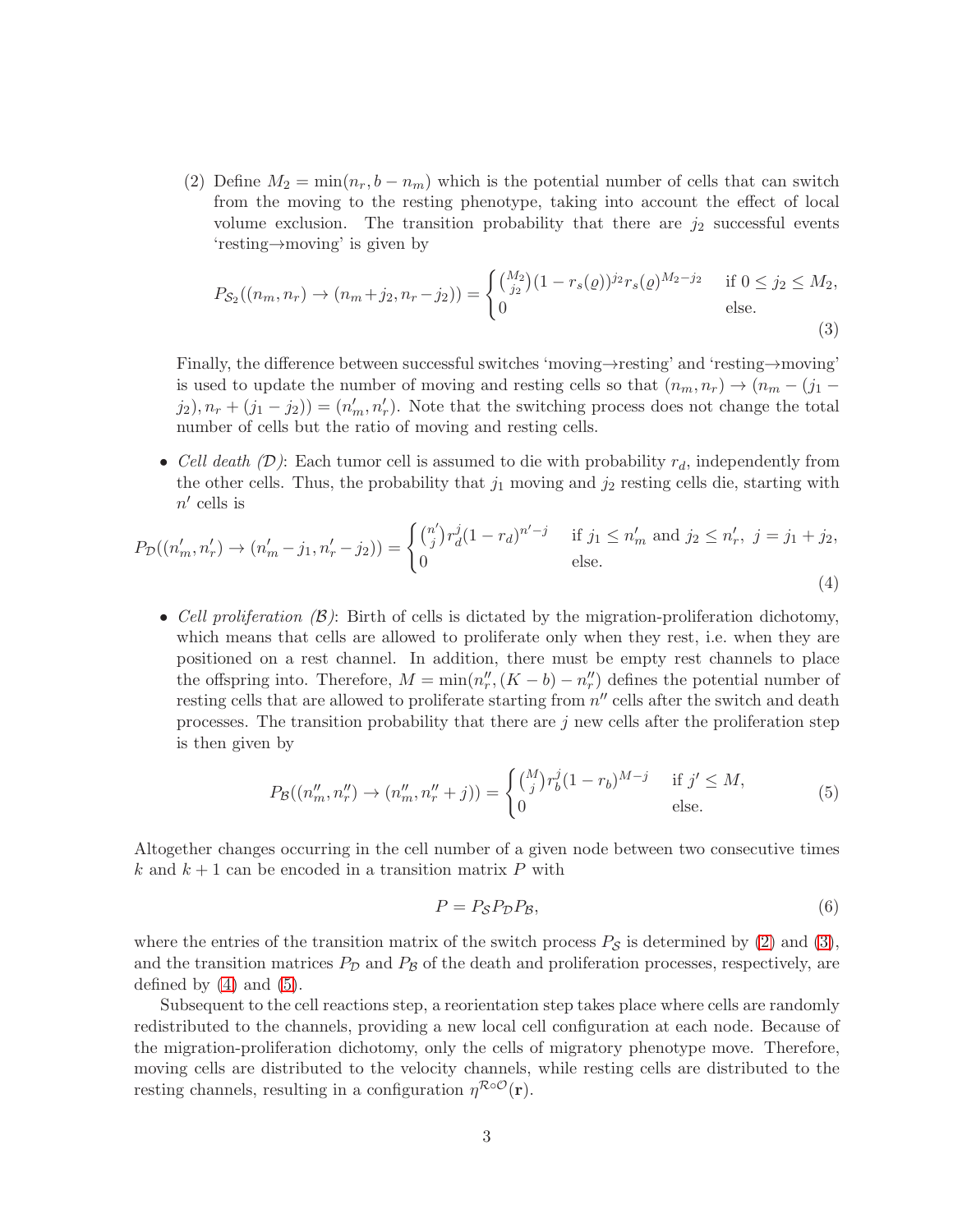The final update step is the application of a propagation operator. Cells in the velocity channels, i.e. moving cells, are transported one lattice unit in directions determined by their velocities. The movement of cells in the propagation step is purely deterministic. The spatiotemporal automaton dynamics is therefore completely described by the mircodynamical equation

$$
\eta_i(\mathbf{r}+\mathbf{c}_i,k+1) - \eta_i(\mathbf{r},k) = \eta_i^{\mathcal{R}\circ\mathcal{O}}(\mathbf{r},k) - \eta_i(\mathbf{r},k) \in \{-1,0,1\}, \ \mathbf{r}\in\mathcal{L}, \ i=1,\ldots,K, \ k=0,1,\ldots,\tag{7}
$$

where the change in the occupation numbers is  $-1$  if a channel looses a cell, 0 if nothing is changed and 1 if a channel gains a cell, respectively.

# <span id="page-17-1"></span>2 Scaling of the LGCA

We have chosen a nondimensional scaling with unit lattice spacing and unit time scale  $k \in \mathbb{N}$  in our LGCA simulation. Thus, cells residing at velocity channels move one lattice unit per unit time step. Our dimensionless simulations can easily be rescaled such that the temporal and spatial scales fit to specific applications. In our case, cell death and proliferation probabilities are related to the real dimensional average life time  $T_d$  of a cell and the average cell cycle time  $T_b$ , respectively, by

<span id="page-17-2"></span>
$$
r_d(\tau) = \frac{\tau}{T_d}, \ r_b(\tau) = \frac{\tau}{T_b}, \tag{8}
$$

where  $\tau$  is a sufficient small real dimensional time step length. This scaling is chosen because of the following arguments, detailed for the case of cell death. Let  $X_1, X_2, \ldots$  be independent Bernoulli trials with possible outcomes "cell dies"  $(X_i = 1)$  and "cell survives"  $(X_i = 0)$ . The corresponding probability distribution is given by  $P(X_i = 1) = r_d$ . Let N be the number of trials up to the first time a cell dies, i.e.  $N := \min\{n | X_1 = \ldots X_{n-1} = 0, X_n = 1\}$ . Then N is geometrically distributed such that  $P(N = n) = (1 - r_d)^{n-1} r_d$  with expected value  $\mathbb{E}[N] = 1/r_d$ . If  $\tau$  is the real dimensional time step length, the life time of a cell is given by  $\tau N$ . Hence, the average cell life time in the model is  $T = \mathbb{E}[\tau N] = \tau/r_d$  which must be related to the real dimensional average life time  $T_d$ .

Similar arguments hold for the real macroscopic time taken for a cell to proliferate (cell cycle time) and for a cell to change its phenotype. Please note that if the LGCA parameters  $r_s$ ,  $r_d$  and  $r_b$  depend on time  $\tau$ , the transition matrix of the the cell reactions becomes time-dependent:

$$
P = P(\tau) = P_{\mathcal{S}}(\tau)P_{\mathcal{D}}(\tau)P_{\mathcal{B}}(\tau). \tag{9}
$$

Besides scaling the LGCA time intervals, also the lattice spacing can be adjusted. If the lattice spacing is  $\epsilon$ , the mean square displacement of a cell per time step  $\tau$  in the LGCA is proportional to  $\epsilon^2/\tau$ . Thus, by scaling  $\mathbf{x} = \epsilon \mathbf{r} \in \mathbb{R}$ , the relationship between the LGCA motility and measured movement of cells is characterized by the diffusion constant  $D = \epsilon^2/\tau$ .

# <span id="page-17-0"></span>3 Equilibrium state under fast switching assumption

When deriving the mean-field equation, we assume that the switch dynamics is much faster than the cell number changes due to proliferation and cell death, that is  $r_s$ ,  $1 - r_s \gg r_b$ ,  $r_d$ . Further,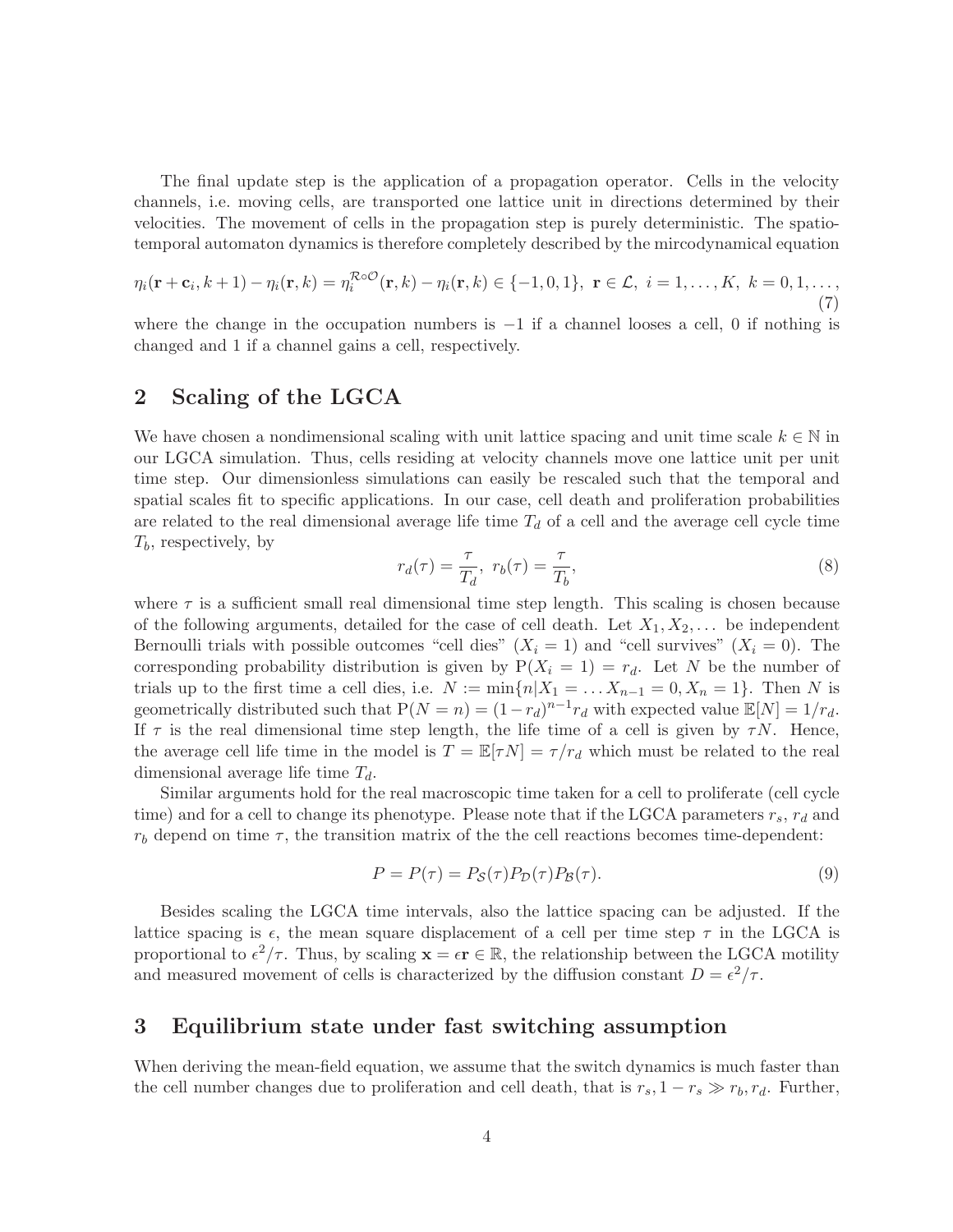we consider the low density regime where the carrying-capacity effects can be neglected when considering the switching. Then, by time scale separation, the fractions  $p_{\sigma} := n_{\sigma}/n$ ,  $\sigma \in \{r, m\}$ of resting and moving cells, respectively, are in detailed balance with respect to the switch dynamics. This amounts to

<span id="page-18-0"></span>
$$
p_r(1 - r_s) = p_m r_s
$$

$$
= (1 - p_r)r_s.
$$

$$
n_r = r_s n.
$$
(10)

Hence  $p_r = r_s$  or, equivalently,

# 4 Mean-field approximation of the LGCA dynamics

The LGCA model is composed of a cell movement and a cell reaction process. In the following, we separate the two processes and derive mean-field approximations for each one. We show that the cell movement in the automaton model can be approximated by a degenerate diffusion term, while cell reaction in the automaton leads to a nonlinear reaction term in the resulting partial differential equation description.

#### 4.1 Scaling limit of the cell reaction process

In the following, we are interested in the time evolution of the cell density. For that reason, we neglect any spatial dependence between nodes. We assume that the system is in equilibrium with respect to the switching (fast switching assumption, see section [3\)](#page-17-0). We consider the the Markov process  $(N_k)_{k>0}$  which describes the number of cells at a node  $r \in \mathcal{L}$  in the discrete phase space  $\{0, \ldots, K\}$ . The transition matrix of this process, derived from [\(6\)](#page-16-3) with utilization of [\(10\)](#page-18-0), is given by  $W = W_{\mathcal{D}}W_{\mathcal{B}}$ , where

$$
W_{\mathcal{D}}(i,j) = \begin{cases} \binom{i}{j}(1-r_d)^j r_d^{i-j} & \text{if } j \le i, \\ 0 & \text{else} \end{cases}
$$
(11)

and

$$
W_{\mathcal{B}}(i,j) = \begin{cases} {M \choose r_{s}j-r_{s}i} r_{b}^{r_{s}j-r_{s}i} (1-r_{b})^{M-r_{s}j+r_{s}i} & \text{if } r_{s}j-r_{s}i \leq M = \min(r_{s}i, K-i),\\ 0 & \text{else,} \end{cases}
$$
(12)

Here, the minimum function  $\min(x, K - x) \approx x(K - x) \frac{1}{K}$ ,  $x \in (0, K)$ . This approximation underestimates the minimum function but provides an intuitive explanation as it describes the fraction of cells that are able to proliferate times the fraction of space that can be filled. Please note that, for simplicity, we use a notation where the dependence of the switch function  $r_s$  from the node density  $\rho$  is dropped.

The probability to be in state  $j$  after one time step is

$$
P_{k+1}(j) := P(N_{k+1} = j) = \sum_{i=0}^{K} W(i,j)P(N_k = i) = \sum_{i=0}^{K} W(i,j)P_k(i)
$$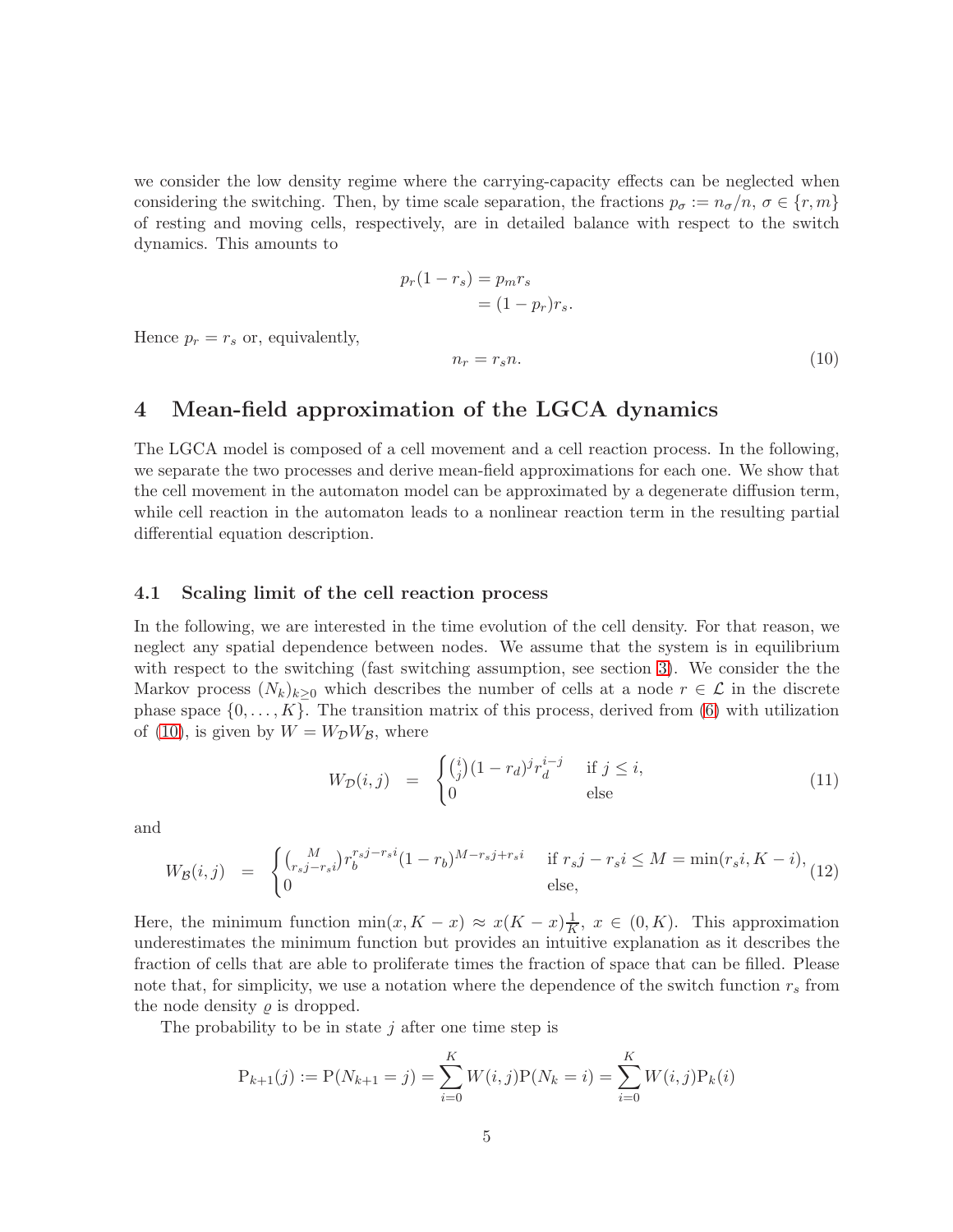and in matrix notation

$$
\mathbf{P}_{k+1} = W\mathbf{P}_k.
$$

The transition of a microscopic process to a macroscopic description requires a temporal scaling relation between the macroscopic and microscopic variables (see section [2](#page-17-1) for details). We assume a small parameter  $\tau > 0$  that scales the time variable  $t = k\tau$  such that

$$
\mathbf{P}_{t+\tau} = W(\tau)\mathbf{P}_t,
$$

where now the transition matrix W depends on the real dimensional time step size  $\tau$ . Rearranging terms gives

$$
\frac{P_{t+\tau} - P_t}{\tau} = \frac{(W(\tau) - I)P_t}{\tau},
$$
  

$$
\frac{P_{t+\tau} - P_t}{\tau} = \frac{W(\tau) - I}{\tau}P_t.
$$

Then, for  $\tau\downarrow 0$ 

<span id="page-19-0"></span>
$$
\frac{\partial}{\partial t} \mathbf{P}_t = Q \mathbf{P}_t \tag{13}
$$

with intensity matrix  $Q := \lim_{\tau \downarrow 0}$  $\frac{W(\tau)-I}{\tau} = \frac{\partial}{\partial \tau} W(\tau)\big|_{\tau=0}$ . Since  $W(\tau) = W_{\mathcal{D}}(\tau)W_{\mathcal{B}}(\tau)$  it follows that

<span id="page-19-1"></span>
$$
Q = \frac{\partial}{\partial \tau} W(\tau) \Big|_{\tau=0} = \left[ \left( \frac{\partial}{\partial \tau} W_{\mathcal{D}}(\tau) \right) W_{\mathcal{B}}(\tau) + W_{\mathcal{D}}(\tau) \left( \frac{\partial}{\partial \tau} W_{\mathcal{B}}(\tau) \right) \right] \Big|_{\tau=0}
$$
  

$$
= \left. \frac{\partial}{\partial \tau} W_{\mathcal{D}}(\tau) \right|_{\tau=0} + \left. \frac{\partial}{\partial \tau} W_{\mathcal{B}}(\tau) \right|_{\tau=0}
$$
  

$$
= Q_{\mathcal{D}} + Q_{\mathcal{B}}, \tag{14}
$$

where  $Q_{\mathcal{D}}$  and  $Q_{\mathcal{B}}$  are the intensity matrices for the death and birth processes, respectively. A direct calculation gives

<span id="page-19-2"></span>
$$
Q_{\mathcal{D}} = \lim_{\tau \downarrow 0} \frac{1}{\tau} W_{\mathcal{D}}(\tau; i, j) = \lim_{\tau \downarrow 0} \frac{1}{\tau} \begin{cases} \binom{i}{j} (1 - r_d(\tau))^j r_d(\tau)^{i - j} & \text{if } 0 \le j \le i, \\ 0 & \text{else,} \end{cases}
$$
\n
$$
\stackrel{\text{(8)}}{=} \lim_{\tau \downarrow 0} \frac{1}{\tau} \begin{cases} \binom{i}{j} \left(1 - \frac{\tau}{T_d}\right)^j \left(\frac{\tau}{T_d}\right)^{i - j} & \text{if } 0 \le j \le i, \\ 0 & \text{else,} \end{cases}
$$
\n
$$
= \lim_{\tau \downarrow 0} \begin{cases} \frac{1}{T_d} \binom{i}{l} \left(1 - \frac{\tau}{T_d}\right)^j \left(\frac{\tau}{T_d}\right)^{i - j} & \text{if } 0 \le j \le i, \\ 0 & \text{else,} \end{cases}
$$
\n
$$
= \begin{cases} \frac{i}{T_d} & \text{if } j = i - 1, \\ 0 & \text{else} \end{cases}
$$
\n
$$
(15)
$$

and similarly

<span id="page-19-3"></span>
$$
Q_{\mathcal{B}} = \lim_{\tau \downarrow 0} \frac{1}{\tau} W_{\mathcal{B}}(\tau; i, j) = \begin{cases} \frac{1}{T_b} r_s i \left(1 - \frac{i}{K}\right) & \text{if } r_s j = r_s i - 1, \\ 0 & \text{else.} \end{cases} \tag{16}
$$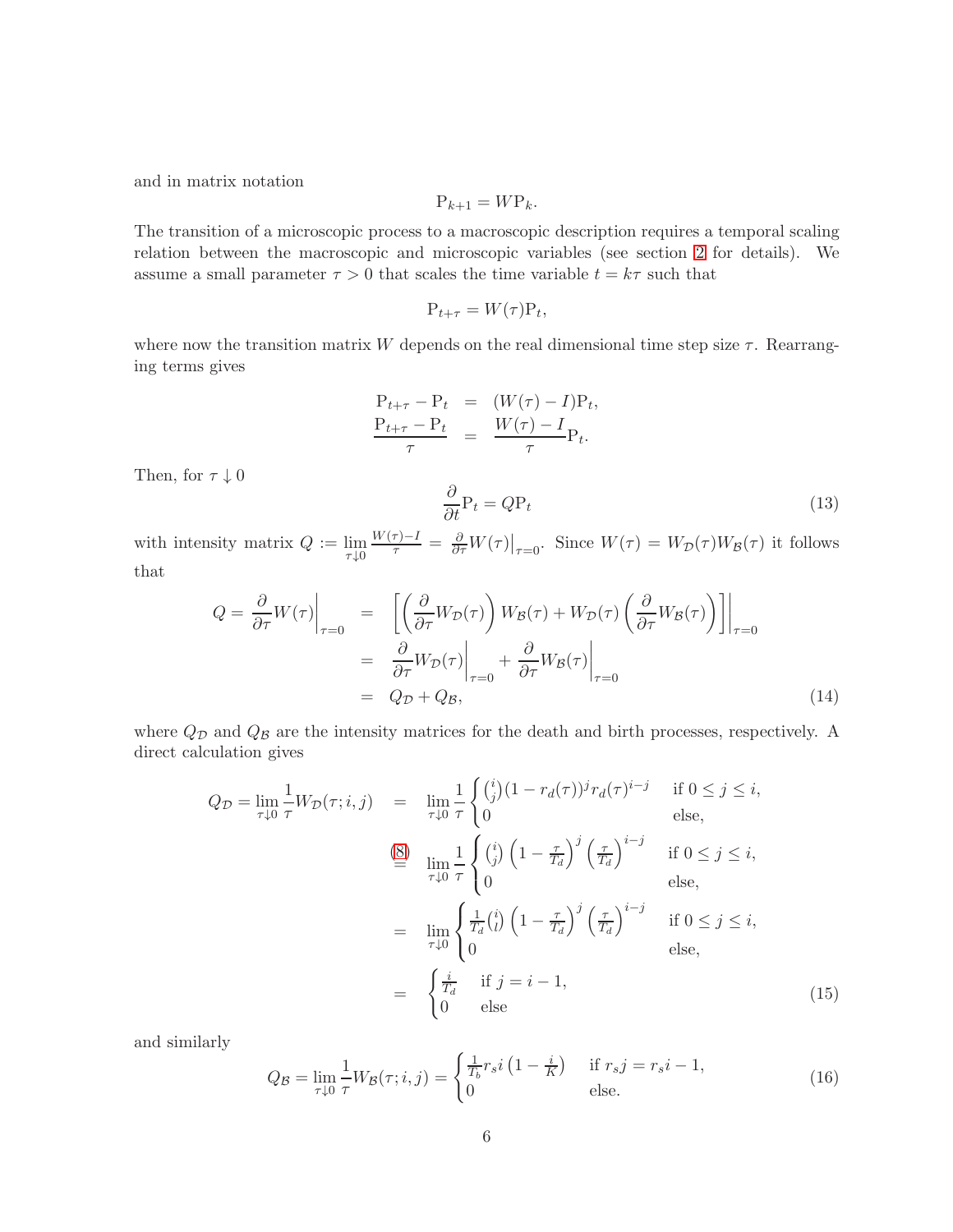From the master equation [\(13\)](#page-19-0), the temporal evolution of the mean cell density  $\rho_t = \langle N_t \rangle / K$  is obtained by

$$
\frac{\partial}{\partial t}\rho_{t} = \frac{1}{K} \sum_{j=0}^{K} j \frac{\partial}{\partial t} \mathbf{P}_{t}(j) = \frac{1}{K} \sum_{j=0}^{K} j \sum_{i=0}^{K} Q(i,j) \mathbf{P}_{t}(i). \tag{17}
$$
\n
$$
= \frac{1}{K} \sum_{i=0}^{K} \mathbf{P}_{t}(i) \sum_{j=0}^{K} j Q(i,j)
$$
\n
$$
\stackrel{\text{(14)}}{=} \frac{1}{K} \sum_{i=0}^{K} \mathbf{P}_{t}(i) \sum_{j=0}^{K} j Q_{\mathcal{D}}(i,j) + \frac{1}{K} \sum_{i=0}^{K} \mathbf{P}_{t}(i) \sum_{j=0}^{K} j Q_{\mathcal{B}}(i,j)
$$
\n
$$
\stackrel{\text{(15),(16)}}{=} \frac{1}{K} \frac{1}{T_{d}} \sum_{i=0}^{K} (-i) \mathbf{P}_{t}(i) + \frac{1}{K} \frac{1}{T_{b}} \sum_{i=0}^{K} r_{s} i \left(1 - \frac{i}{K}\right) \mathbf{P}_{t}(i)
$$
\n
$$
= -\frac{1}{T_{d}} \rho + r_{s} \frac{1}{T_{b}} \rho - r_{s} \frac{1}{K} \frac{1}{T_{b}} \sum_{i=0}^{K} i^{2} \mathbf{P}_{t}(i) \tag{18}
$$

Assuming that  $E[N_t^2] = E[N_t]^2$ , which holds if the variance of  $N_t$  is small, for instance if K is large, we finally arrive at a macroscopic description of the LGCA birth-death process

$$
\frac{\partial}{\partial t}\rho_t = -R_d\rho + r_s R_b \rho (1 - \rho),\tag{19}
$$

where  $R_d = 1/T_d$  and  $R_b = 1/T_b$  are the real death and proliferation rates, respectively, see section [2.](#page-17-1)

#### <span id="page-20-0"></span>4.2 Scaling limit of the cell migration process

In the following, we consider the automaton cell migration process without cell reaction, under the fast switching assumption, see section [3.](#page-17-0) In our LGCA, the probability of a cell to jump from one node **r** to a neighboring node  $\mathbf{r} + \mathbf{c}_i$  is equal to the probability of a cell residing in the respective velocity channel. In the isotropic case, cells within velocity channels are redistributed with probability  $1/b$ . To connect the discrete mechanism with a continuum model we consider the expected cell density of a node r at time k, defined by  $\rho(r, k) = \langle \varrho(r, k) \rangle$ , in the scaling limit when time step length and lattice spacing goes to 0.

The change in average occupancy of a moving cell at site  $r$  during the next time step is given by

$$
\rho(\mathbf{r},k+1) = \sum_{i=1}^{b} \frac{1 - r_s(\rho(\mathbf{r} + \mathbf{c}_i, k))}{b} \rho(\mathbf{r} + \mathbf{c}_i, k) + r_s(\rho(\mathbf{r}, k)) \rho(\mathbf{r}, k),
$$
\n(20)

where the terms can be interpreted as the probability that a cell at site  $\mathbf{r} + \mathbf{c}_i$ ,  $i = 1, \ldots, b$ , is moving to site  $\bf{r}$  and the probability that a moving cell at site  $\bf{r}$  does not attempt to leave the site. In the following, for simplicity, we will analyze a one-dimensional motility mechanism where motility events only take place in the horizontal direction. This approach can easily be extended to higher dimensions, because of the model isotropy.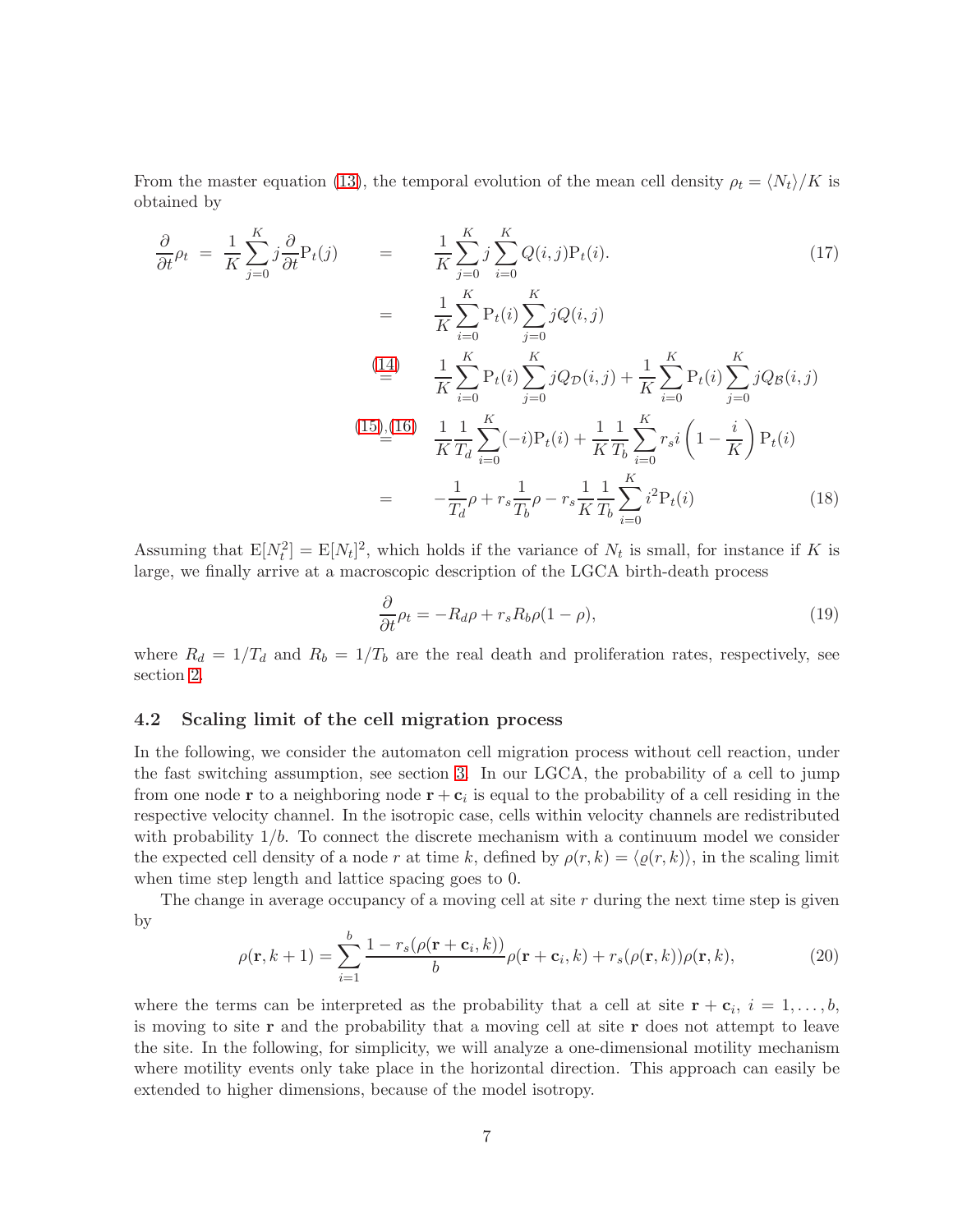In one dimension, equation [\(20\)](#page-20-0) reduces to

$$
\rho(\mathbf{r},k+1) = \frac{1 - r_s(\rho(\mathbf{r}-1,k))}{2}\rho(\mathbf{r}-1,k) + \frac{1 - r_s(\rho(\mathbf{r}+1,k))}{2}\rho(\mathbf{r}+1,k) + r_s(\rho(\mathbf{r},k))\rho(\mathbf{r},k),
$$
\n(21)

where the terms correspond to the probability that a cell at site  $r - 1$  is moving and moves to the right, the probability that a a cell at site  $r + 1$  is moving and moves to the left and the probability that a moving cell at site r does not attempt to leave the site. Approximation of  $r_s(\rho)$  around  $\rho \ll 1$  such that  $r_s(\rho) = r_s(0) + r'_s(0)\rho + r''_s(0)\rho^2 + \mathcal{O}(\rho^3)$ , equation [\(21\)](#page-20-0) becomes

$$
\rho(\mathbf{r},k+1) = \frac{1}{2} \left( \rho(\mathbf{r}+1,k) + \rho(\mathbf{r}-1,k) \right) - \frac{1}{2} r_s(0) (\rho(\mathbf{r}+1,k) + \rho(\mathbf{r}-1,k)) \n- \frac{1}{2} r_s'(0) (\rho^2(\mathbf{r}+1,k) + \rho^2(\mathbf{r}-1,k)) - \frac{1}{2} r_s''(0) (\rho^3(\mathbf{r}+1,k) + \rho^3(\mathbf{r}-1,k)) \n+ r_s(0) \rho(\mathbf{r},k) + r_s'(0) \rho^2(\mathbf{r},k) + r_s''(0) \rho^3(\mathbf{r},k)
$$
\n(22)

To convert [\(22\)](#page-20-0) into a continuous macroscopic partial differential equation (PDE), we identify the average density  $\rho(\mathbf{r},k)$  by its continuous counterpart  $\rho(\mathbf{x},t)$ , where  $\mathbf{x} = \mathbf{r} \in \mathbb{R}$  and  $t = k\tau \in \mathbb{R}_+$ , with  $\epsilon, \tau \in \mathbb{R}_+$ , which gives

$$
\rho(\mathbf{x}, t + \tau) = \frac{1}{2} \left( \rho(\mathbf{x} + \epsilon, t) + \rho(\mathbf{x} - \epsilon, t) \right) - \frac{1}{2} r_s(0) (\rho(\mathbf{x} + \epsilon, t) + \rho(\mathbf{x} - \epsilon, t)) \n- \frac{1}{2} r'_s(0) (\rho^2(\mathbf{x} + \epsilon, t) + \rho^2(\mathbf{x} - \epsilon, t)) - \frac{1}{2} r''_s(0) (\rho^3(\mathbf{x} + \epsilon, t) + \rho^3(\mathbf{x} - \epsilon, t)) \n+ r_s(0) \rho(\mathbf{x}, t) + r'_s(0) \rho^2(\mathbf{x}, t) + r''_s(0) \rho^3(\mathbf{x}, t),
$$
\n(23)

Expanding all terms in [\(23\)](#page-20-0) in a truncated Taylor series in powers of  $\epsilon$  and  $\tau$  up to second order gives

$$
\rho + \tau \partial_t \rho + \frac{\tau^2}{2} \partial_{tt} \rho = \rho + \frac{\epsilon^2}{2} \partial_{xx} \rho - r_s(0) \rho - \frac{r_s(0)\epsilon^2}{2} \partial_{xx} \rho - r'_s(0) \rho^2 - r'_s(0)\epsilon^2 (\partial_x \rho)^2 \n- r'_s(0) \rho \epsilon^2 \partial_{xx} \rho - \frac{r'_s(0)\epsilon^4}{2} (\partial_{xx} \rho)^2 - r''_s(0) \rho^3 - 3r''_s(0) \rho \epsilon^2 (\partial_x \rho)^2 \n- \frac{3r''_s(0)\epsilon^2}{2} \rho^2 \partial_{xx} \rho - \frac{3r''_s(0)\epsilon^4}{2} (\partial_x \rho)^2 \partial_{xx} \rho - \frac{3r''_s(0)\epsilon^4}{4} \rho (\partial_{xx} \rho)^2 \n- \frac{r''_s(0)\epsilon^4}{2} (\partial_{xx} \rho)^3 + r_s(0) \rho + r'_s(0) \rho^2 + r''_s(0) \rho^3,
$$
\n(24)

To proceed, we consider the diffusive limit, i.e.  $\epsilon \to 0$ ,  $\tau \to 0$  and  $\lim_{\epsilon, \tau \to 0}$  $\frac{\epsilon^2}{\tau} = const := D.$  This gives

$$
\partial_t \rho = \frac{D}{2} - \frac{D}{2} r_s(0) \partial_{xx} \rho - r'_s(0) D(\partial_x \rho)^2 - r'_s(0) D\rho \partial_{xx} \rho - 3r''_s(0) D\rho (\partial_x \rho)^2 - \frac{3D}{2} r''_s(0) \rho^2 \partial_{xx} \rho \n= D \partial_{xx} \rho \underbrace{\left(\frac{1 - r_s(0)}{2} - r'_s(0) \rho - \frac{3}{2} r''_s(0) \rho^2\right)}_{=: \mathcal{D}(\rho)} + D(\partial_x \rho)^2 \underbrace{\left(-r'_s(0) - 3r''_s(0) \rho\right)}_{= \mathcal{D}'(\rho)}
$$
\n(25)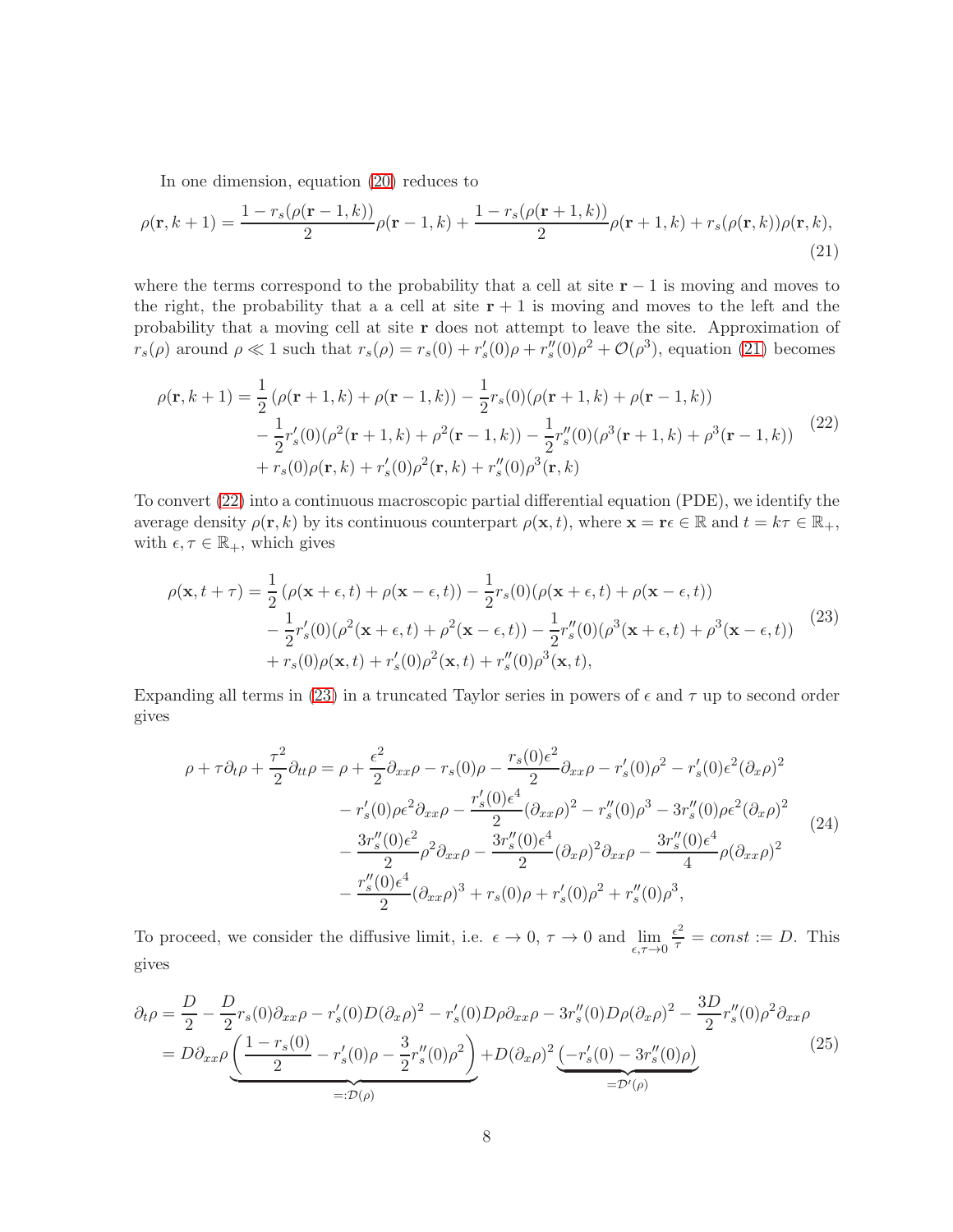Finally, the jump process of our LGCA can be approximated by a degenerate diffusion equation

$$
\partial_t \rho = D \partial_x (\mathcal{D}(\rho) \partial_x \rho) \tag{26}
$$

## 5 Kernel density estimation of the averaged cell density

The kernel density estimation, also known as Parzen-Rosenblatt density estimation, is a well known nonparametric way of estimating the probability density function underlying a finite set of observations [\[1,](#page-23-0) [2\]](#page-23-1). We use a built-in Mathematica function to estimate the kernel density of the averaged cell density. For details see the Wolfram Demonstrations Project <http://demonstrations.wolfram.com/KernelDensityEstimation/> and http://reference.wolfram.com/m

## 6 Stability analysis of cell reaction mean-field equation

In the following we analyze the stability behavior of the macroscopic growth equation

<span id="page-22-0"></span>
$$
\partial_t \rho = F(\rho),\tag{27}
$$

with

<span id="page-22-2"></span>
$$
F(\rho) = r_s(\rho)r_b\rho(1-\rho) - r_d\rho,
$$
\n(28)

where  $0 < r_d \ll r_b \ll 1$  and  $r_s(\varrho) = \frac{1}{2}(1 + \tanh(\kappa(\varrho - \theta))), \, \rho \in [0, 1], \, \theta \in (0, 1)$  and  $\kappa \in \mathbb{R}$ .

Obviously,  $\rho_1^* = 0$  is a fixed point of [\(27\)](#page-22-0) and

$$
F'(0) = \frac{r_b}{2}(1 - \tanh(\kappa \theta)) - r_d,
$$

where

$$
F'(0) \begin{cases} > 0 & \text{if } \kappa < 0, \\ > 0 & \text{if } \kappa > 0 \text{ and } 1 - 2\frac{r_d}{r_b} < \tanh(\kappa\theta), \\ < 0 & \text{if } \kappa > 0 \text{ and } 1 - 2\frac{r_d}{r_b} > \tanh(\kappa\theta). \end{cases}
$$
(29)

Thus, the fixed point  $\rho_1^* = 0$  is always unstable in the repulsive case  $(\kappa > 0)$ . In the attractive case  $(\kappa > 0)$ ,  $\rho_1^* = 0$  is stable if and only if  $1 - 2\frac{r_d}{r_b}$  $\frac{r_d}{r_b} > \tanh(\kappa\theta)$  but unstable if  $1-2\frac{r_d}{r_b}$  $\frac{r_d}{r_b} < \tanh(\kappa\theta).$ Now, for  $\rho > 0$  we define

<span id="page-22-3"></span>
$$
f(\rho) := r_b r_s(\rho)(1 - \rho) - r_d,
$$
\n(30)

which is the per capita growth rate of F. Fixed points  $\rho^* > 0$  of equation [\(27\)](#page-22-0) are equivalent to zeros of the function  $f(\rho) = 0$ , that is if they satisfy

<span id="page-22-1"></span>
$$
r_s(\rho)(1-\rho) = \frac{r_d}{r_b}.\tag{31}
$$

In addition, for fixed points  $\rho^*$  of equation [\(27\)](#page-22-0) it holds that

$$
F'(\rho^*) = r_b r_s(\rho^*)(1 - \rho^*) - r_b \rho^* r_s(\rho^*) + r_b \rho^* (1 - \rho^*) r_s'(\rho^*) - r_d
$$
  
\n
$$
\stackrel{(31)}{=} r_b r_s'(\rho^*) \rho^* (1 - \rho^*) - r_b r_s(\rho^*) \rho^*
$$
  
\n
$$
= f'(\rho^*) \underbrace{\rho^*}_{>0}.
$$
  
\n(32)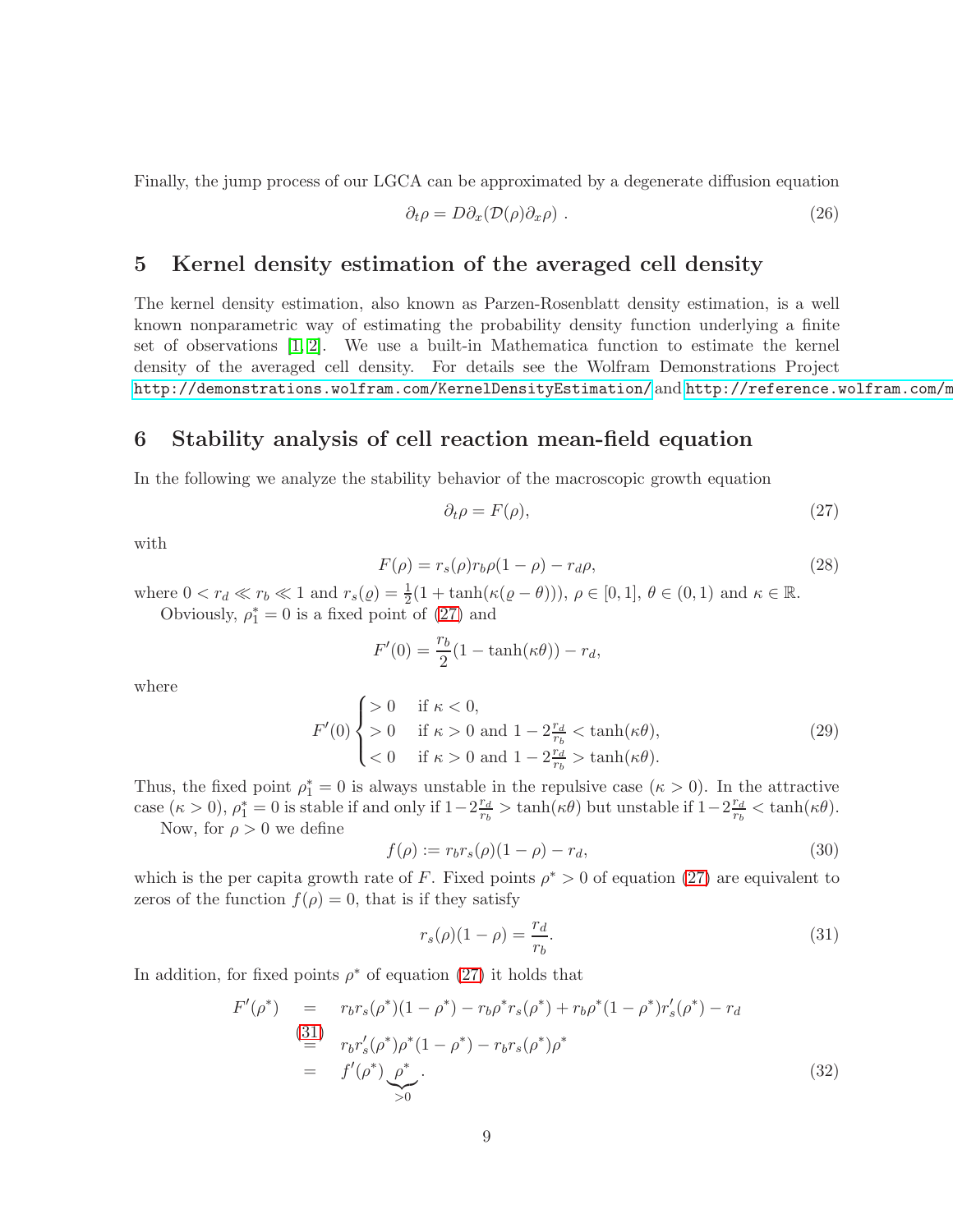Hence, the stability of a fixed point  $\rho^* > 0$  of [\(27\)](#page-22-0) is determined by the slope of f at this root. An illustration of the stability behavior is given in Fig. [1.](#page-24-0)

In the repulsive case  $(\kappa < 0)$ , the switch function  $r_s(\rho)$  is monotonically decreasing and therefore f is monotonically decreasing in  $[0, 1]$  as well. Since

$$
f(0) = r_b \frac{1}{2} (1 - \underbrace{\tanh(\kappa \theta)}_{\in (-1,0)}) - r_d > 0,
$$

and  $f(1) = -r_d < 0$ , function f has exactly one zero  $\rho_2^*$  and  $f'(\rho_2^*) < 0$ , see Fig. [1\(](#page-24-0)a). Hence, in the repulsive case, there exists exactly one fixed point  $\rho_2^* > 0$  which is stable.

In the attractive case  $(\kappa > 0)$ , the switch function is monotonically increasing and the per capita growth rate f has a local maximum in  $(0, 1)$ , as illustrated in Fig. [1\(](#page-24-0)b). If  $r_s(\rho)(1 - \rho)$  $r_d/r_b$  for all  $\rho$ , which is the case for very large  $\theta$  values, function f has no zero. If values of  $\rho$ exists for which  $r_s(\rho)(1 - \rho) > r_d/r_b$ , then the extistence of zeros depends on the value of  $f(0)$ ,

$$
f(0) = \frac{r_b}{2} \left(1 - \underbrace{\tanh(\kappa \theta)}_{\in (0,1)}\right) - r_d \begin{cases} > 0 & \text{if } 1 - 2\frac{r_d}{r_b} < \tanh(\kappa \theta), \\ < 0 & \text{if } 1 - 2\frac{r_d}{r_b} > \tanh(\kappa \theta). \end{cases} \tag{33}
$$

In the first case, the function f has one zero for  $\rho_2^* \approx 1$  which is stable since  $f'(\rho_2^*) < 0$  for  $\rho_2^* \approx 1$ . In the second case, the function f has two zeros,  $\rho_2^* \approx 0$  and  $\rho_3^* \approx 1$ , which are unstable and stable, respectively, since  $f'(\rho_2^*) > 0$  for  $\rho_2^* \approx 0$  and  $f'(\rho_3^*) < 0$  for  $\rho_3^* \approx 1$ .

Finally, we conclude that in the repulsive case  $(\kappa < 0)$ , equation [\(27\)](#page-22-0) has one unstable  $(\rho_1^* = 0)$  and one stable  $(\rho_2^* > 0)$  steady state. In the attractive case  $(\kappa > 0)$ , three cases have to be distinguished: Equation [\(27\)](#page-22-0) has (i) one stable fixed point  $(\rho_1^* = 0)$  if  $r_s(\rho)(1 - \rho) < r_d/r_b$ for all  $\rho$ , (ii) one unstable  $(\rho_1^* = 0)$  and one stable  $(\rho_2^* \approx 1)$  fixed point if  $1 - 2\frac{r_d}{r_b}$  $\frac{r_d}{r_b} < \tanh(\kappa\theta)),$ (iii) two stable  $(\rho_1^* = 0, \rho_3^* \approx 1)$  and one stable  $(\rho_2^* \approx 0)$  fixed points if  $1 - 2\frac{r_q^2}{r_b}$  $\frac{r_d}{r_b} > \tanh(\kappa\theta).$ In case (iii), the growth term  $(28)$  shows a bistable behavior and population extinction can be observed for small densities if

$$
r_s(\rho) < \frac{r_d}{r_b} \tag{34}
$$

holds.

## <span id="page-23-0"></span>References

- <span id="page-23-1"></span>[1] Rosenblatt M (1959) Remarks on some nonparametric estimates of a density function. Ann Math Stat 27:832837.
- [2] Parzen E (1962) On estimation of a probability density function and mode. Ann Math Stat 33(3):10651076.

### Figures